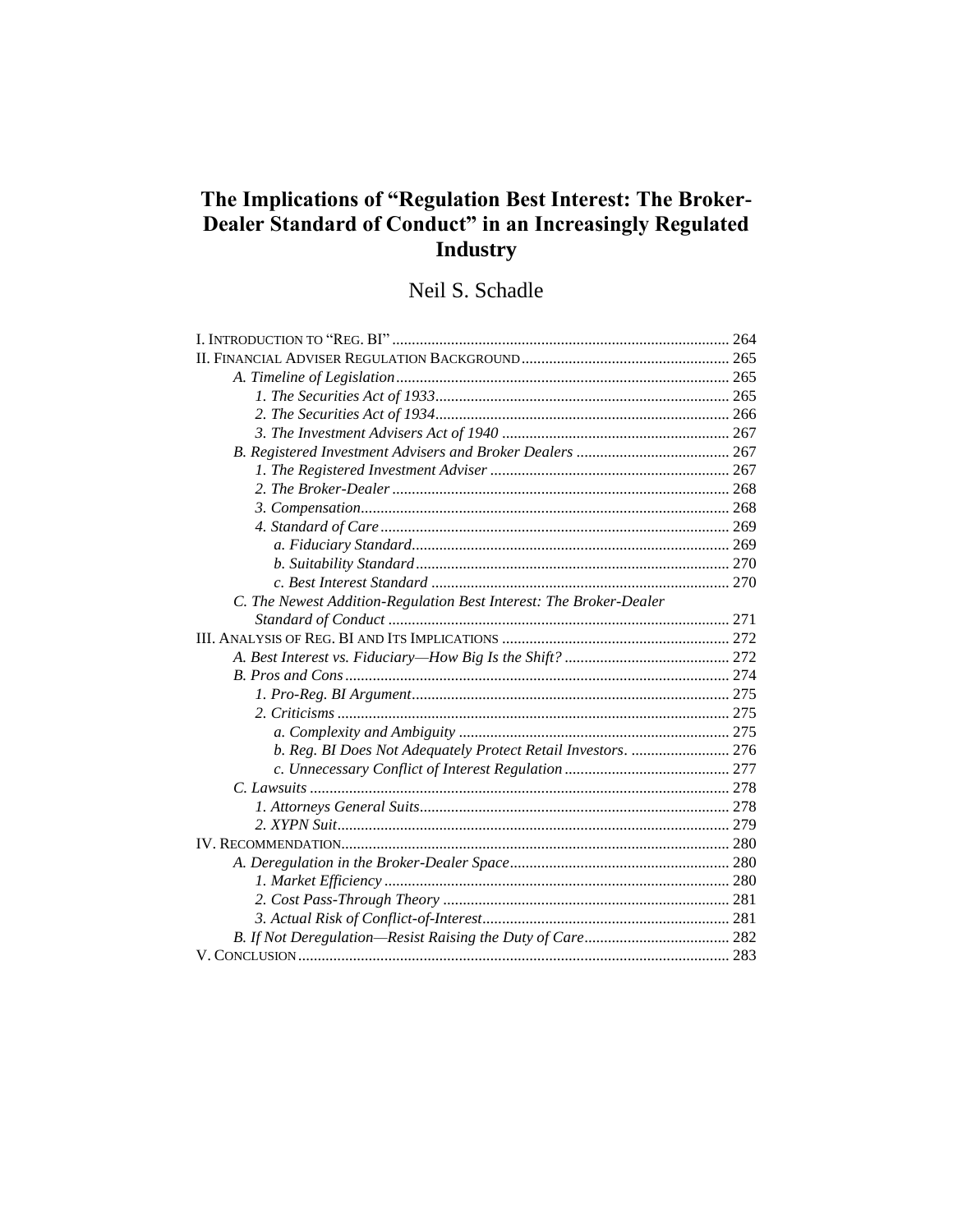#### <span id="page-1-1"></span><span id="page-1-0"></span>I. INTRODUCTION TO "REG. BI"

The recently published SEC policy entitled "Regulation Best Interest: The Broker-Dealer Standard of Conduct" imposes—among other changes—a heightened standard of care upon broker-dealers, requiring all registered broker-dealers to act in the best interest of their clients when making a recommendation on any securities transaction or investment strategy involving securities.<sup>1</sup> This new standard sets a higher bar than the previous "suitability standard," although it does not yet seem to impose the higher "fiduciary standard" required of registered investment advisers.

To comply with the best-interest standard, which the SEC calls a "general obligation," a broker-dealer must satisfy four "component obligations," consisting of heightened obligations of disclosure, care, conflict of interest, and compliance.<sup>2</sup> The disclosure obligation requires broker-dealers to provide certain disclosures before or during a financial recommendation regarding the relationship between the broker-dealer and the client.<sup>3</sup> The care obligation requires the broker-dealer to "exercise reasonable diligence, care, and skill in making [a] recommendation."<sup>4</sup> The conflict of interest obligation requires broker-dealers to "establish, maintain, and enforce reasonably designed written policies and procedures addressing conflicts of interest."<sup>5</sup> The compliance obligation requires broker-dealers to "establish, maintain, and enforce written policies and procedures reasonably designed to achieve compliance with Regulation Best Interest."<sup>6</sup>

This Note will critically discuss the consequences of the heightened regulation in an evolving system and propose steps toward clearer, less burdensome regulation on brokerdealers. This Note argues less burdensome regulation can reduce market costs for brokerdealers and consumers without sacrificing meaningful consumer protection. Part II of this Note will examine the historical regulation imposed on financial advisers and brokerdealers, as well as the impacts of the current regulatory system, concluding with an overview of the newly implemented regulation—Regulation Best Interest: The Broker-Dealer Standard of Conduct (Reg. BI). Part III will analyze the major changes Reg. BI brings by exploring the potential benefits and drawbacks of the additional layer of regulation. Part III will conclude by identifying and discussing specific criticisms voiced by two prominent lawsuits filed in opposition to Reg. BI. Part IV of this Note responds to the criticisms of Reg. BI by suggesting two amendments to Reg. BI designed to decrease unnecessary compliance costs while preserving robust levels of consumer protection.

<sup>1.</sup> Regulation Best Interest: The Broker-Dealer Standard of Conduct, Exchange Act Release No. 34- 86031, 84 Fed. Reg. 33318 (July 12, 2019) (codified at 17 C.F.R. pt. 240) [hereinafter *Regulation Best Interest*].

<sup>2.</sup> *Regulation Best Interest: A Small Entity Compliance Guide*, SEC, https://www.sec.gov/info/smallbus/secg/regulation-best-interest (Sept. 23, 2019) [https://perma.cc/QMR3- 3GAV] [hereinafter *SEC Reg. BI Compliance Guide*].

<sup>3.</sup> *Id.*

<sup>4.</sup> *Regulation Best Interest*, *supra* not[e 1.](#page-1-0) 5. *Id.*

<sup>6.</sup> *Id.*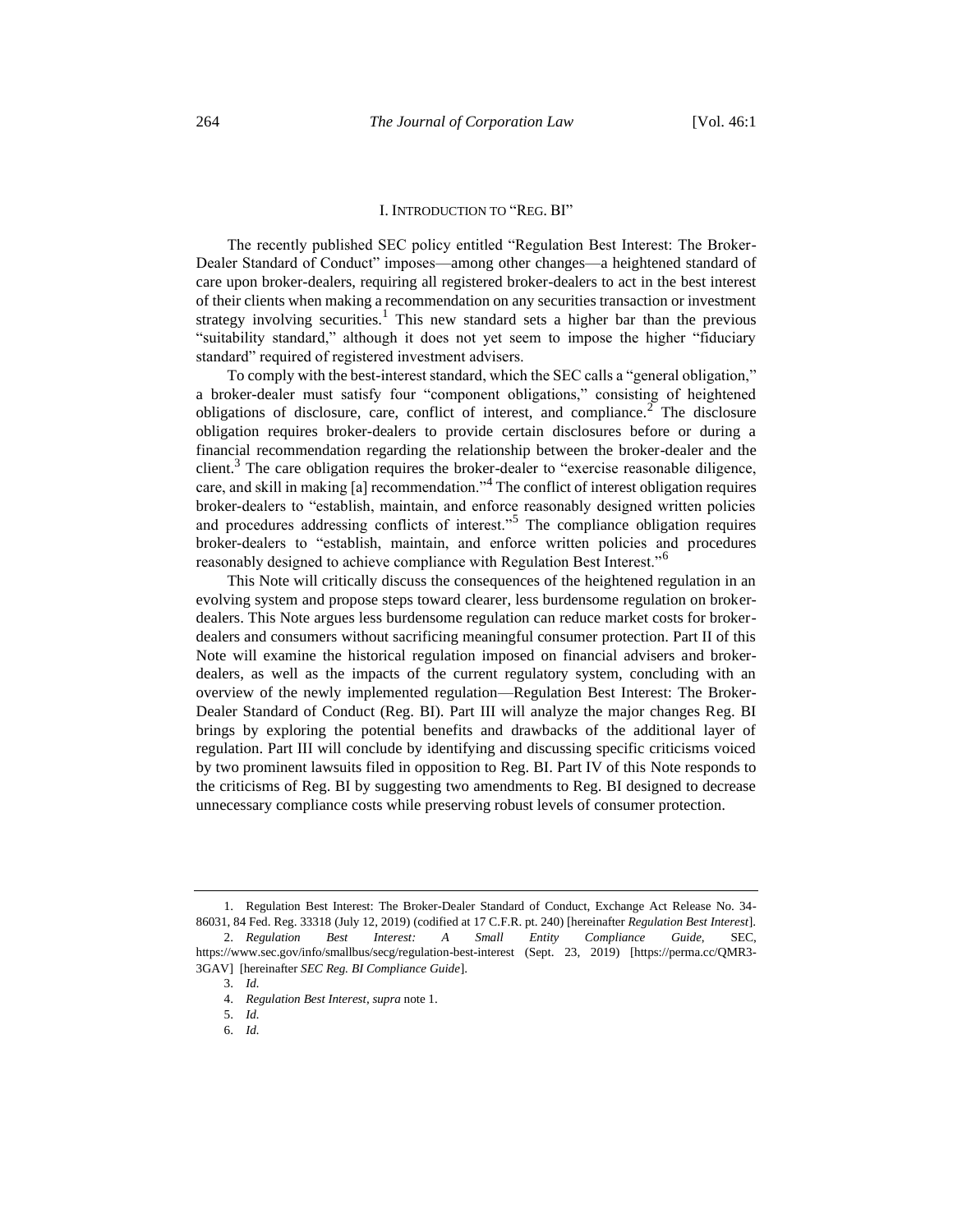# II. FINANCIAL ADVISER REGULATION BACKGROUND

The term "financial adviser" is a broad one, and can encompass many different roles, but the term is generally used to describe "[a] person who is employed to provide financial services or guidance to clients."<sup>7</sup> Two important and distinct positions exist under the umbrella of the term financial adviser: broker-dealers ("BDs") and registered investment advisers ("RIAs"). For the purposes of this Note, a broker-dealer can be thought of as a person or company in the business of buying and selling securities, while an RIA can be thought of as a person or company who provides financial advising services such as portfolio management, financial planning, and investment advice. <sup>8</sup> An RIA is held to a fiduciary standard, and regulated under the SEC and the Investment Advisers Act of 1940, whereas a broker-dealer is held (only recently) to a best-interest standard, and regulated under the Financial Industry Regulatory Authority and the Securities Act of 1934.

This Section will first examine the current and historical regulatory environment under which these two advisers operate, and then discuss further the differentiating characteristics of these two types of advisers. This Section will conclude with a detailed look at the newest piece of regulation in the financial adviser space, and the main topic of this Note: Reg. BI.

# <span id="page-2-0"></span>*A. Timeline of Legislation*

Since the passage of the 1933 Securities Act—in response to the stock market crash of 1929—the regulatory climate of financial advisers has grown increasingly large and complex.<sup>10</sup> Prior to this landmark legislation, there was relatively little meaningful regulation imposed on the trade of securities, and thus, very little regulation restricting those in the business of advising customers on the trading of securities.<sup>11</sup> Since 1929, several pieces of regulation and legislation were introduced to regulate the sale of securities, as well as the professionals working in the industry.<sup>12</sup> The implementation of the following regulations eventually formed the current system of regulation for investment advisers that is in place today.

#### *1. The Securities Act of 1933*

After the crash of the stock market in 1929, the Securities Act of 1933 (the 1933 Act) was

12. *Id.* 

<sup>7.</sup> *Financial Adviser*, LEXICO, https://www.lexico.com/en/definition/financial\_adviser [https://perma.cc/J8EJ-EDA6] (last visited Sept. 23, 2020).

<sup>8.</sup> *See Broker-Dealers vs. Registered Investment Advisers ('RIAs'): Which Is Which?*, NASDAQ (Jan. 16, 2019, 10:27 AM), https://www.nasdaq.com/articles/broker-dealers-vs-registered-investment-advisers-riaswhich-which-2019-01-16 [https://perma.cc/2GBH-H4LW] (differentiating RIAs and BDs).

<sup>9.</sup> *See infra* Section II.B (describing the distinguishing characteristics between RIAs and BDs).

<sup>10.</sup> *See generally* Larry Bumgardner, *A Brief History of the 1930s Securities Laws in the United States— And the Potential Lesson for Today*, 4 J. GLOB. BUS. MGMT. 39 (2008) (examining the growth of regulation in the financial industry post-1929).

<sup>11.</sup> *Federal Securities Laws*, SEC (May 4, 2017), https://www.sec.gov/page/federal-securitieslaws?auHash=B8gdTzu6DrpJNvsGlS1-JY1LnXDZQqS-JgJAgaSXimg [https://perma.cc/P4GT-XXFH] (describing the process of selling stocks and bonds in the 1920s "on the basis of glittering promises of fantastic profits and without disclosing meaningful information to investors").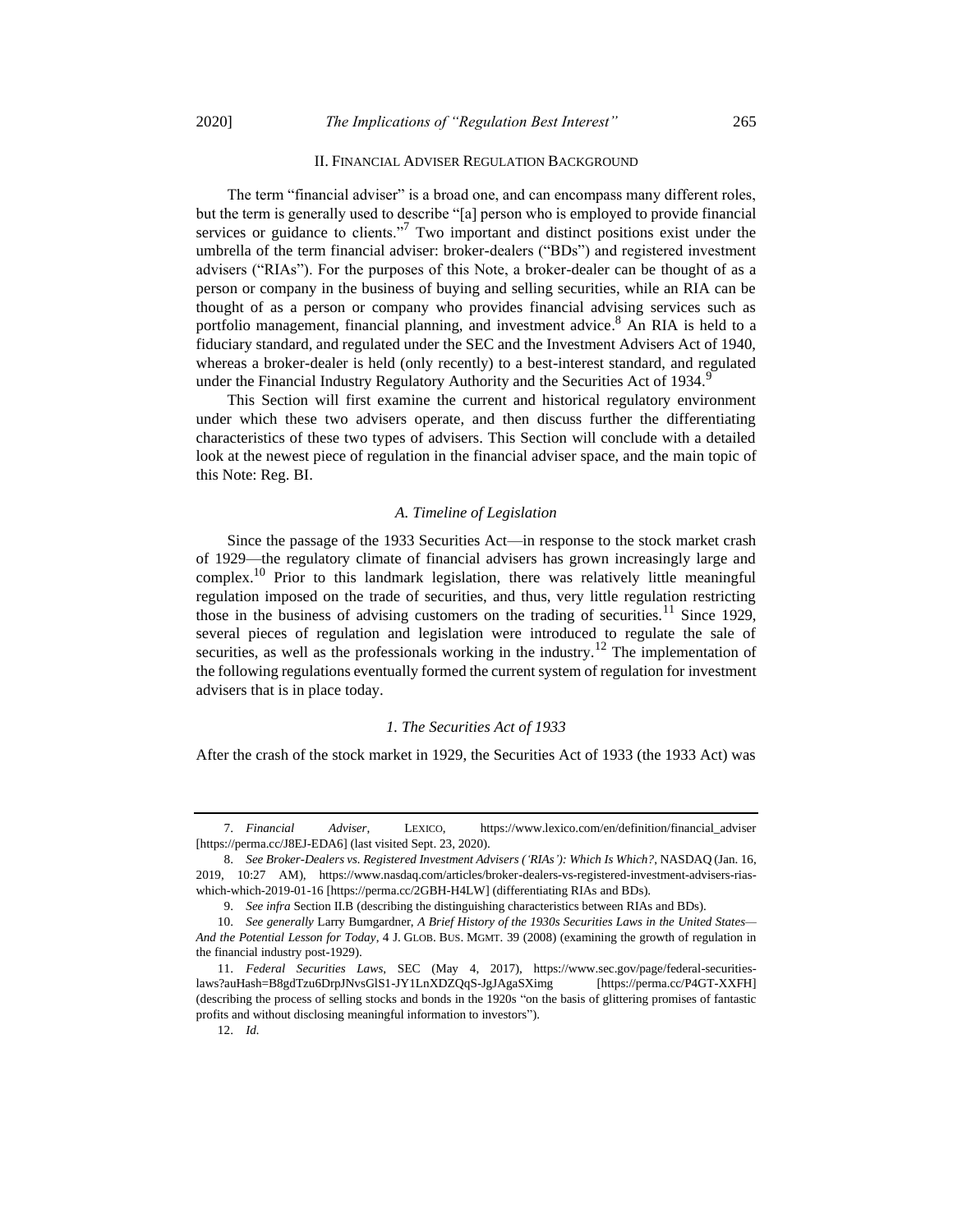<span id="page-3-0"></span>created to protect investors.<sup>13</sup> Appropriately, the legislation is often referred to as the "truth in securities law" because the legislation requires disclosure of financial information through the registration of securities, thereby creating a more transparent landscape for investors.<sup>14</sup> The 1933 Act laid the foundation for the regulation of securities in the United States, and, therefore, the regulation of broker-dealers and RIAs. The Securities Act of 1933 has two main objectives: "require that investors receive financial and other significant information concerning securities being offered for public sale; and prohibit deceit, misrepresentations, and other fraud in the sale of securities."<sup>15</sup>

While securities regulation has continued to expand after the 1933 Act, the basic idea of protecting investors through transparency remains at the center of regulation in this area.<sup>16</sup>

# <span id="page-3-1"></span>*2. The Securities Act of 1934*

The next major piece of financial legislation came in the following year in the form of The Securities Exchange Act of 1934 (the 1934 Act).<sup>17</sup> As the 1933 Act regulates the issuance of securities offered on the public market, the 1934 Act regulates the secondary market for securities.<sup>18</sup> To lead this endeavor, the 1934 Act established the Securities and Exchange Commission to "govern[] the way in which the nation's securities markets and its brokers and dealers operate."<sup>19</sup>

The 1934 Act grants the SEC broad power and authority to regulate the securities industry.<sup>20</sup> This Act also identifies prohibited conduct in the industry and empowers the SEC with disciplinary authority to further regulate both persons and entities operating in the securities industry.<sup>21</sup> The 1934 Act also grants the SEC power to "register, regulate, and oversee brokerage firms, transfer agents, and clearing agencies as well as the nation's self-regulatory organizations."<sup>22</sup> Perhaps the most notable self-regulatory organization (SRO) in the financial adviser world is the Financial Industry Regulatory Authority (FINRA). FINRA was created through the merger of the National Association of Securities Dealers (NASD) and the regulatory branch of the New York Stock Exchange (NYSE) in

<sup>13.</sup> Securities Act of 1933, Pub. L. No. 73-22, 48 Stat. 74 (codified as amended at 15 U.S.C § 77a et seq.); *The Laws that Govern the Securities Industry*, SEC (Oct. 1, 2013), https://www.sec.gov/answers/aboutlawsshtml.html#secexact1934 [https://perma.cc/54T4-N2U9].

<sup>14.</sup> *The Laws that Govern the Securities Industry*, *supra* not[e 13.](#page-3-0)

<sup>15.</sup> *Id.*

<sup>16.</sup> *See The Nature of Securities Regulation*, LEGAL ASPECTS OF CORP. MGMT. AND FIN. (Saylor Academy,

<sup>1</sup>st ed. 2012), https://saylordotorg.github.io/text\_legal-aspects-of-corporate-management-and-finance/s20-01 the-nature-of-securities-regul.html [https://perma.cc/V3R4-QK9M] (describing the goals of securities regulation).

<sup>17.</sup> Securities Exchange Act of 1934, Pub. L. No. 73-291, 48 Stat. 881 (codified as amended at 15 U.S.C. § 78a et seq.).

<sup>18.</sup> *Id*. *See also* Will Kenton, *Secondary Market*, INVESTOPEDIA (Sept. 24, 2020), https://www.investopedia.com/terms/s/secondarymarket.asp [https://perma.cc/BU4Y-W8FS] (explaining the secondary market of securities as "what most people typically think of as the 'stock market'").

<sup>19.</sup> *Guide to Broker-Dealer Registration*, SEC (Dec. 12, 2016), https://www.sec.gov/reportspubs/investorpublications/divisionsmarketregbdguidehtm.html#II [https://perma.cc/8A6K-SFL8].

<sup>20.</sup> *The Laws that Govern the Financial Industry*, *supra* not[e 13.](#page-3-0)

<sup>21.</sup> *Id.*

<sup>22.</sup> *Id.* Notable self-regulatory organizations, or SROs, in the industry include the NASDAQ Stock Market,

the New York Stock Exchange, the Chicago Board of Trade, and the Financial Industry Regulatory Authority.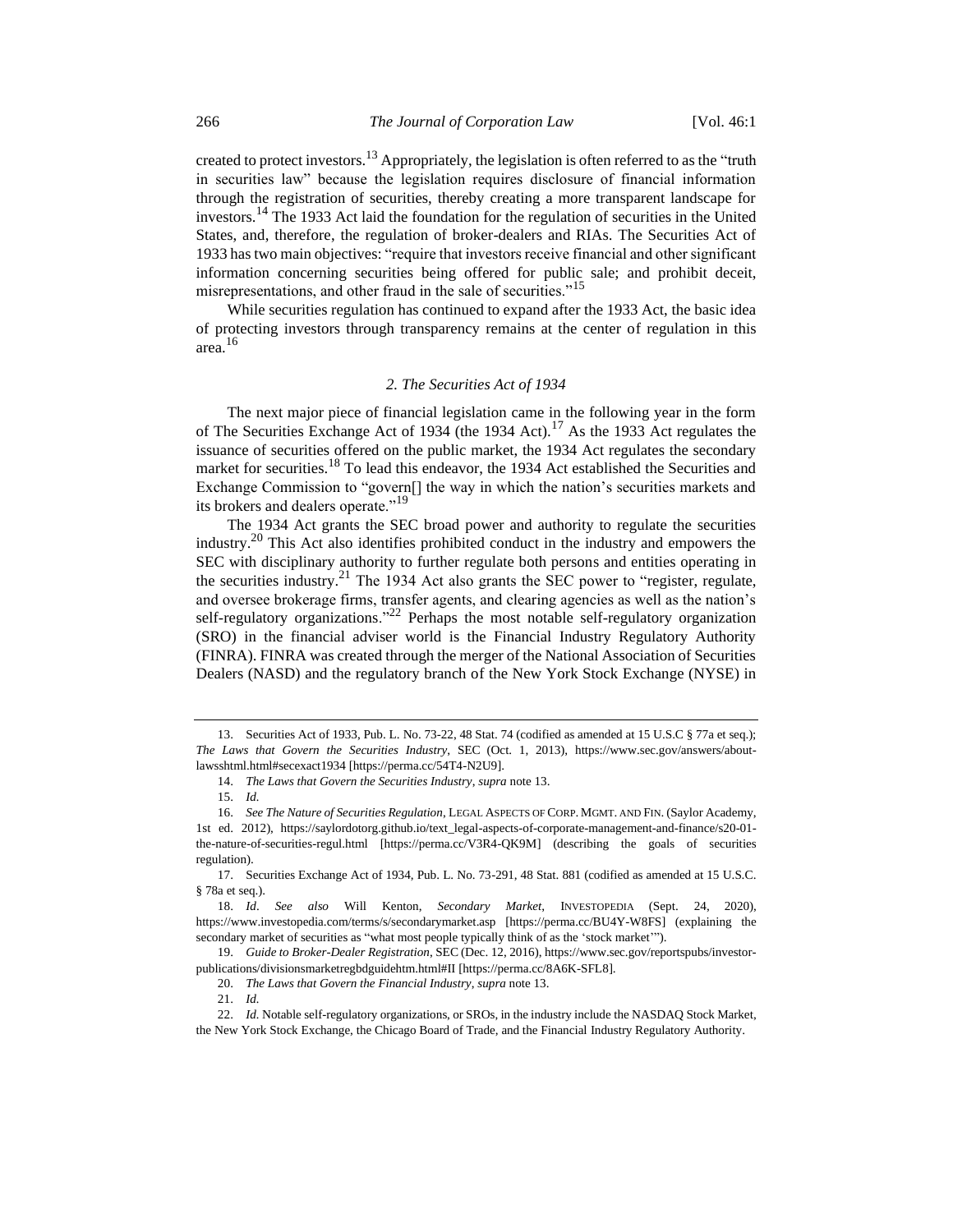2007 and is now the official self-regulatory organization for the U.S. securities industry.<sup>23</sup> While the SEC and the 1933 and 1934 Acts serve as the source of law for broker-dealers, in practice, FINRA oversees most ongoing regulatory duties involving broker-dealers.<sup>24</sup>

# *3. The Investment Advisers Act of 1940*

Six years after the implementation of the 1934 Act, Congress passed the 1940 Investment Advisers Act (the Advisers Act) in response to concern regarding the quality of investment advice given by investment advisers.<sup>25</sup> The Advisers Act is thus the primary source of law for registered investment advisers, requiring "firms or sole practitioners compensated for advising others about securities investments [to] register with the SEC and conform to regulations designed to protect investors."<sup>26</sup> The Supreme Court later interpreted the Advisers Act to impose a fiduciary duty upon advisers acting for their clients.<sup>27</sup> Today, the Advisers Act and the 1934 Act—backed by the 1933 Act—serve as the framework of regulation used to govern investment advisers.

#### *B. Registered Investment Advisers and Broker-Dealers*

Financial advisers can be subcategorized into two groups: registered investment advisers and broker-dealers.<sup>28</sup> The two categories can be differentiated by three distinguishing characteristics: compensation, regulation, and standard of care.<sup>29</sup> RIAs generally use fee-based compensation, are regulated under the SEC through the 1940 Act, and have a fiduciary obligation to their clients.<sup>30</sup> Broker-dealers, on the other hand, are regulated under the 1934 Act through FINRA, use commission-based compensation, and were long held to a suitability standard—now a best-interest standard.<sup>31</sup>

#### *1. The Registered Investment Adviser*

The Advisers Act defines an RIA as "any person who, for compensation, engages in the business of advising others, either directly or through publications or writings, as to the value of securities or as to the advisability of investing in, purchasing, or selling securities, or who, for compensation . . . issues or promulgates analyses or reports concerning securities." $32$  RIAs are regulated primarily by the SEC under the Advisers Act.  $33$  A clear

<sup>23.</sup> *The Laws that Govern the Securities Industry*, *supra* not[e 13.](#page-3-0)

<sup>24.</sup> FINRA describes their purpose on their website, stating: "[w]orking under the supervision of the Securities and Exchange Commission, we: (1) Write and enforce rules governing the ethical activities of all registered broker-dealer firms and registered brokers in the U.S., (2) Examine firms for compliance with those rules, (3) Foster market transparency, and (4) Educate investors." *What We Do*, FINRA, https://www.finra.org/about/what-we-do [https://perma.cc/9689-JQR3] (last visited Sept. 7, 2020).

<sup>25.</sup> Investment Advisers Act of 1940, Pub. L. No. 76–768, 54 Stat. 789 (codified as amended at 15 U.S.C. § 80b-1– 80a-64).

<sup>26.</sup> *The Laws that Govern the Securities Industry*, *supra* not[e 13.](#page-3-0) 

<sup>27.</sup> SEC v. Cap. Gains Rsch. Bureau, Inc., 375 U.S. 180, 181–82 (1963); *see also infra* Section II.B.4.a (describing a fiduciary duty as the highest duty of care owed to an investor).

<sup>28.</sup> *Regulation Best Interest*, *supra* not[e 1,](#page-1-0) at 5–6.

<sup>29.</sup> *Infra* Section II.B.

<sup>30.</sup> *Infra* Section II.B.1.

<sup>31.</sup> *Infra* Section II.B.2.

<sup>32.</sup> Investment Advisers Act of 1940, 15 U.S.C. § 80b-2(11) (2010).

<sup>33.</sup> *Id.*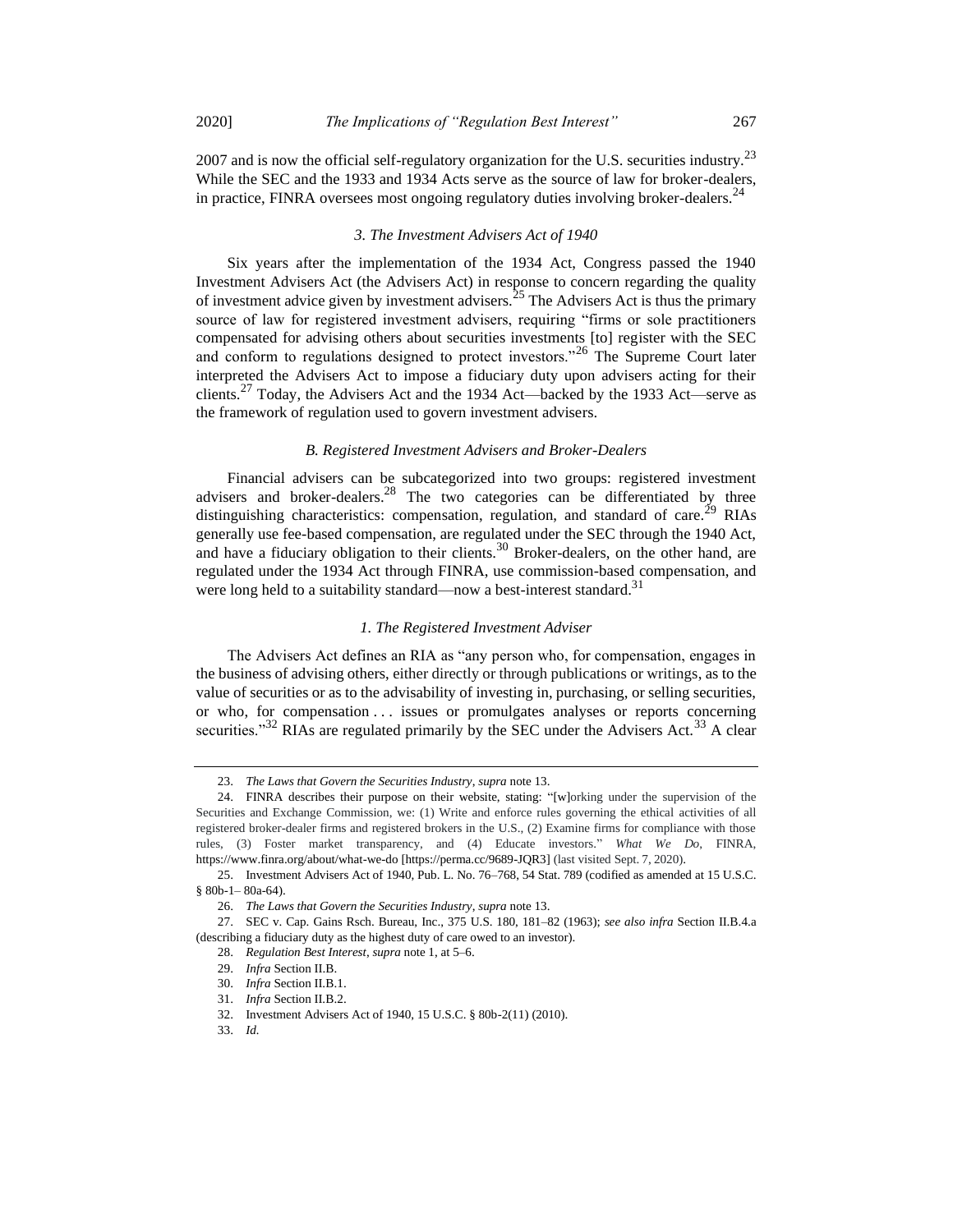distinction between an RIA and broker-dealer can be found by examining the scope of the relationship: RIAs engage in regular and ongoing investment advice and analysis, whereas the role of the BD is often more disconnected and transactional.<sup>34</sup>

# *2. The Broker-Dealer*

Section 3 of the 1934 Act generally defines a "broker" as "any person engaged in the business of effecting transactions in securities for the account of others," and a "dealer" as "any person engaged in the business of buying and selling securities for his own account, through a broker or otherwise.<sup>335</sup> The difference here is a broker acts as an agent, while a dealer acts as principal.<sup>36</sup> While a broker and a dealer are technically two different actors, the terms are generally lumped together to describe any person or institution engaged in these activities. $37$  As mentioned above, broker-dealers are primarily regulated by FINRA under the 1934 Act.<sup>38</sup>

#### <span id="page-5-0"></span>*3. Compensation*

One key difference between broker-dealers and RIAs lies in the compensation model. Generally, RIAs use a fee-based system, while broker-dealers use a commission-based system. In a fee-based model, an RIA offers ongoing advice and services for their clients and is typically paid either through a percentage of their assets-under-management (AUM) or by an hourly rate.<sup>39</sup> Broker-dealers typically provide less financial planning and advice and focus more on buying and selling investment products.<sup>40</sup> BDs, then, are typically paid by earning a commission on each transaction. $41$ 

A growing trend in the financial adviser industry is the "hybrid model," whereby a financial adviser operates both a fee-based RIA service and a BD service.<sup>42</sup> Such an adviser could offer different services to different clients or offer both services to a single client.<sup>43</sup> As one can imagine, the different transactions involved in managing the capital of a single high-net-worth client can often blend between the two models.<sup>44</sup> This can lead to significant confusion—both to the adviser and the client—when identifying the appropriate

37. In reality, the financial industry is filled with so-called "broker-dealer firms" that sell only third-party securities, making them technically just a broker.

<sup>34.</sup> *A Brief Overview: The Investment Adviser Industry*, N. AM. SEC. ADMIN. ASS'N, https://www.nasaa.org/industry-resources/investment-advisers/investment-adviser-guide/ [https://perma.cc/WA3E-Y85B] (last visited Sept. 6, 2020).

<sup>35.</sup> *Guide to Broker-Dealer Registration*, *supra* not[e 19.](#page-3-1) 

<sup>36.</sup> For a detailed examination of principal and agent roles in the context of broker-dealer regulation, see Interpretation of Section 206(3) of the Investment Advisers Act of 1940, Exchange Act Release No. IA-1732 (July 17, 1998), https://www.sec.gov/rules/interp/ia-1732.htm [https://perma.cc/W79D-CR5C].

<sup>38.</sup> Securities Exchange Act of 1934, 15 U.S.C. § 78a et seq.

<sup>39.</sup> *See Broker-Dealers vs. Registered Investment Advisers ('RIAs'): Which is Which?*, *supra* note [8](#page-2-0) (comparing RIAs and BDs).

<sup>40.</sup> *Id.*

<sup>41.</sup> *Id.*

<sup>42.</sup> *See* Lukas R. Dean et al., *Examining Asset Flows and Type of Adviser Compensation After an Economic Downturn*, 32 J. FIN. PLAN., 48, 48 (2019) (analyzing changes in compensation models among financial advisers). 43. *Id.*

<sup>44.</sup> For example: a client with high AUM may simultaneously require: (1) ongoing financial management and planning advice to maintain and grow their assets (an RIA service) and (2) recommendations for investment opportunities and assistance in executing such purchases (a BD service).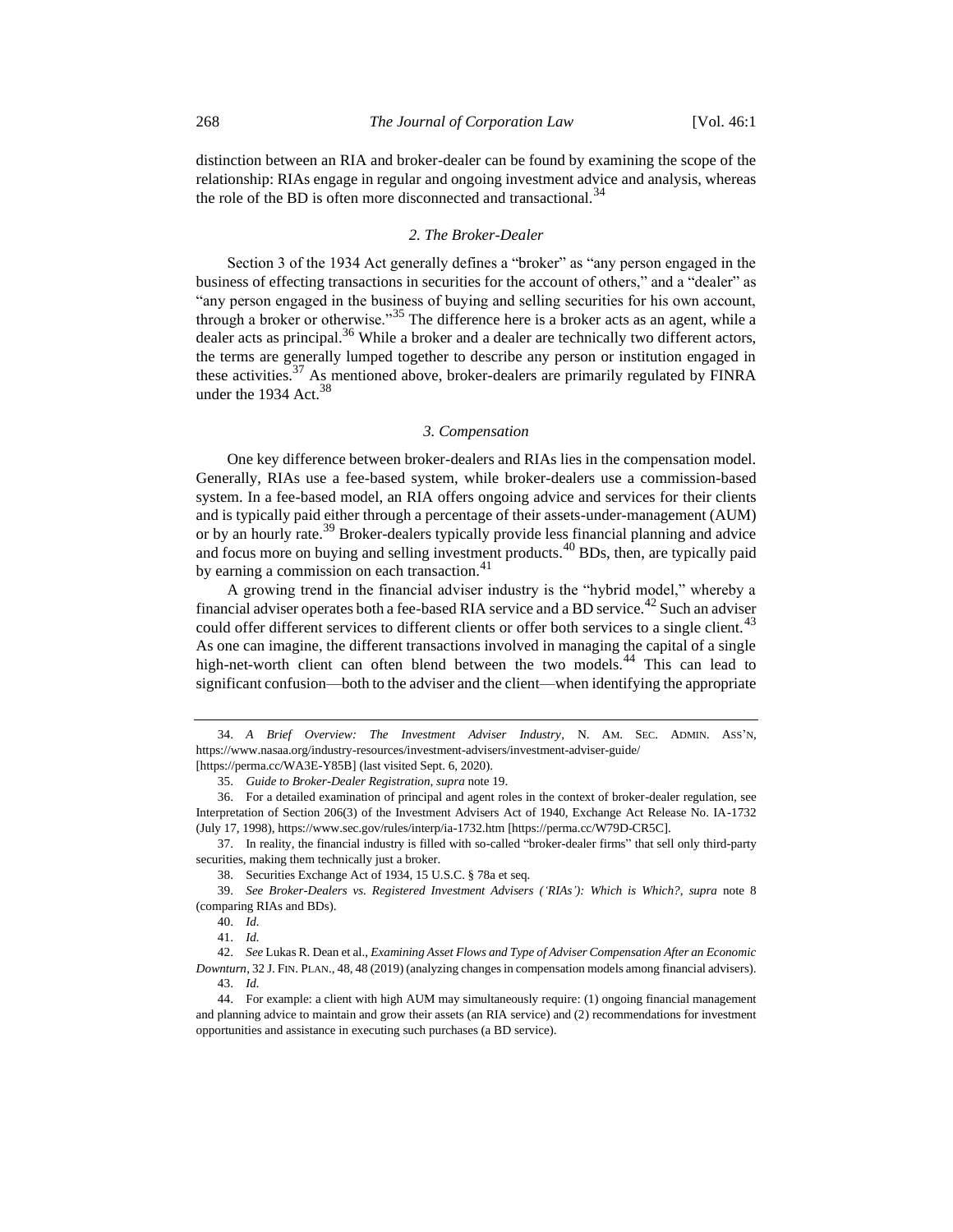standard of care to which an adviser should be held.<sup>45</sup>

# *4. Standard of Care*

Perhaps the most important difference between RIAs and broker-dealers is the standard of care the broker-dealer or RIA owes to their client. RIAs are held to a fiduciary standard, while broker-dealers—up until the passage of Reg. BI—were held to a suitability standard.<sup>46</sup>

#### *a. Fiduciary Standard*

The fiduciary standard of care originates at common law, and courts have consistently held that an RIA owes a fiduciary standard of care to their clients under the Advisers Act.<sup>47</sup> While the legislation never explicitly states this, the Supreme Court interpreted the Advisers Act to imply a common law fiduciary duty in the landmark Supreme Court case *SEC vs. Capital Gains Research Bureau*. <sup>48</sup> An RIA—being held to a fiduciary standard may not put their interests ahead of the interests of the client.<sup>49</sup> The fiduciary standard is comprised of a duty of care and a duty of loyalty towards a client. This duty requires an RIA to "adopt the [client's] goals, objectives, or ends."<sup>50</sup>

RIAs consider not just the transaction at hand, but all their client's interests that may influence a financial decision.<sup>51</sup> A comprehensive understanding of the fiduciary standard—as applied to RIAs—is illustrated in a speech by SEC Director of Compliance Inspections and Examinations, Lori A. Richards:

Fiduciary comes from the Latin word for 'trust.' A fiduciary must act for the benefit of the person to whom he owes fiduciary duties, to the exclusion of any contrary interest . . . [and] investment advisers are fiduciaries with an affirmative duty of 'utmost good faith and full and fair disclosure of all material facts,' as well as an affirmative obligation 'to employ reasonable care to avoid misleading' . . . clients. . . . I would suggest that an adviser, as that trustworthy

<sup>45.</sup> *See* Dean et al., *supra* not[e 42,](#page-5-0) at 49–50 (discussing the potential for dual standards of care in the hybrid model: "At a hybrid firm the financial adviser can choose client-by-client how much to charge in fees and how much to charge in commissions, providing flexibility [for the adviser] to select when to act as an RIA with a fiduciary obligation to clients, and when to act as a broker with a suitability standard. . . . [I]t also requires the consumer to more closely monitor costs to discern when their adviser is acting as a[n] [RIA] fiduciary . . . and when they are operating under the [BD] suitability standard").

<sup>46.</sup> *Infra* Section II.B.4.

<sup>47.</sup> Arthur B. Laby, SEC v. Capital Gains Research Bureau *and the Investment Advisers Act of 1940*, 91 B.U. L. REV. 1051, 1052–53 (2011) (critically discussing the development of the fiduciary standard).

<sup>48.</sup> SEC v. Cap. Gains Rsch. Bureau, Inc., 375 U.S. 180, 191 (1963).

<sup>49.</sup> Commission Interpretation Regarding Standard of Conduct for Investment Advisers, Exchange Act Release No. IA-5248, 2019 WL 3779889 (July 12, 2019).

<sup>50.</sup> Arthur B. Laby, *The Fiduciary Obligations as the Adoption of Ends*, 56 BUFF. L. REV. 99, 103 (2008); RESTATEMENT (THIRD) OF AGENCY § 2.02 (AM. L. INST. 2006).

<sup>51.</sup> A good financial planner will consider as much information as possible to best serve their client as a fiduciary. These considerations may include, but are certainly not limited to, a client's comprehensive portfolio of assets, retirement plans, personal goals, debt obligations, risk tolerance, estate plans, succession plans, tax benefits, real estate holdings, and market trends and forecasts. Ryan Barnes, *What is a Registered Investment Advisor?*, INVESTOPEDIA (June 15, 2020), https://www.investopedia.com/articles/financialcareers/06/whatisaria.asp [https://perma.cc/E7HF-RJUR] (describing the role of an RIA and describing the position as a "financial quarterback").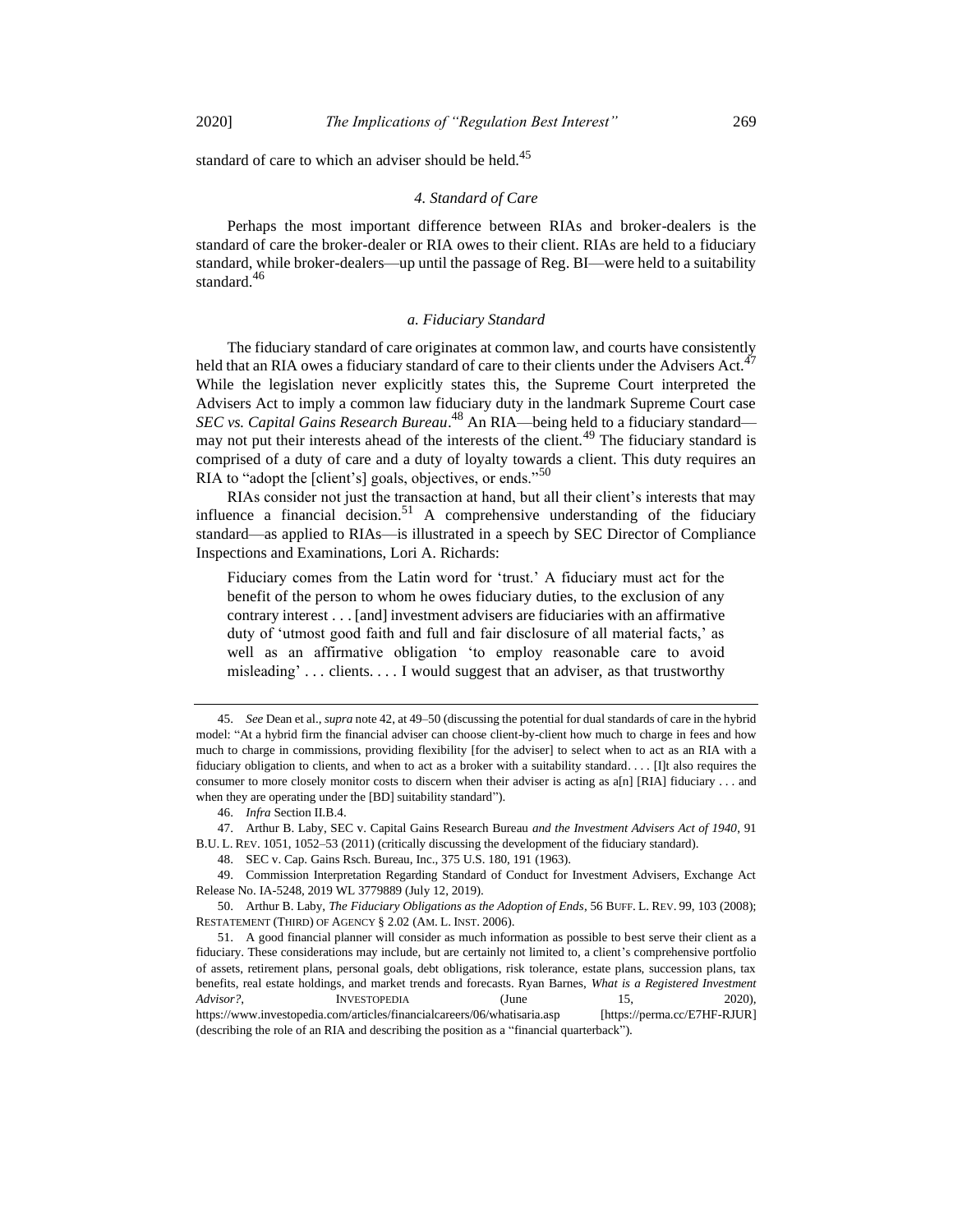fiduciary, has five major responsibilities when it comes to clients. They are: (1) to put clients' interests first; (2) to act with utmost good faith; (3) to provide full and fair disclosure of all material facts; (4) not to mislead clients; and (5) to expose all conflicts of interest to clients. $52$ 

While there is no definitive language to conclusively define this standard, it is clear the fiduciary standard is the apex on the scale of duty of care in the financial industry.

# *b. Suitability Standard*

The now-abolished suitability standard required broker-dealers' investment recommendations to be "suitable for their customers."<sup>53</sup> The suitability standard is less stringent than the fiduciary standard in the degree to which an adviser is obligated to put the client's interests before their own.<sup>54</sup> Under a suitability standard, a BD was only obligated to present an investment product that was suitable for the client at the time of investment.<sup>55</sup> This standard also required the BD to have an "adequate and reasonable basis" for their recommendation.<sup>56</sup> Investment recommendations have been considered unsuitable under this standard when they were "inconsistent with the customer's investment objectives."<sup>57</sup> When compared with a fiduciary standard, the suitability standard sets a relatively low bar for the broker-dealer.<sup>58</sup>

The suitability standard has been widely criticized for allowing BDs to only show clients those investment products which—while technically suitable—would generate high commission. This standard allowed BDs to ignore other suitable products that may have lower commissions for the BD but better returns for the consumer. This criticism has been largely curtailed through the implementation of Reg. BI.<sup>59</sup>

# *c. Best Interest Standard*

The suitability standard has long been the standard to which broker-dealers have been held.<sup>60</sup> The suitability standard—as this Section will conclude—was raised significantly in the new Regulation Best Interest regulation. While the SEC has declined to offer a specific

<sup>52.</sup> Lori A. Richards, Dir., Off. of Compliance Inspections and Examinations, SEC, Speech at the Eighth Annual Investment Adviser Compliance Summit: Fiduciary Duty: Return to First Principles (Feb. 27, 2006) (quoting from Supreme Court decision in SEC v. Cap. Gains Rsch. Bureau, Inc., 375 U.S. 180 (1963)).

<sup>53.</sup> *Guide to Broker-Dealer Registration*, *supra* not[e 19.](#page-3-1)

<sup>54.</sup> *RIA vs. Broker-Dealer: What's the Difference?*, FRONTIER WEALTH MGMT., https://frontierwealth.com/ria-vs-broker-dealer-whats-the-difference/ [https://perma.cc/FJQ9-7H2A] (last visited Sept. 26, 2020).

<sup>55.</sup> *See Guide to Broker-Dealer Registration*, *supra* not[e 19](#page-3-1) (explaining the suitability standard under SRO rules such as NASD Rule 2310: a broker-dealer must have an "adequate and reasonable basis for any recommendation that it makes . . . [T]he reasonable basis test[] relates to the particular security or strategy recommended . . . . [T]he broker-dealer has an obligation to investigate and obtain adequate information about the security it is recommending . . . [and to] determine customer-specific suitability . . . based on a customer's financial situation, needs, and other security holdings.").

<sup>56.</sup> *Id.*

<sup>57.</sup> *Id.*

<sup>58.</sup> *See supra* Section II.B.4.a (analyzing the fiduciary standard).

<sup>59.</sup> *Infra* Section II.B.4.c.

<sup>60.</sup> SEC, STUDY ON INVESTMENT ADVISERS AND BROKER-DEALERS 59 (2011), https://www.sec.gov/news/studies/2011/913studyfinal.pdf [https://perma.cc/U5FS-XCWX].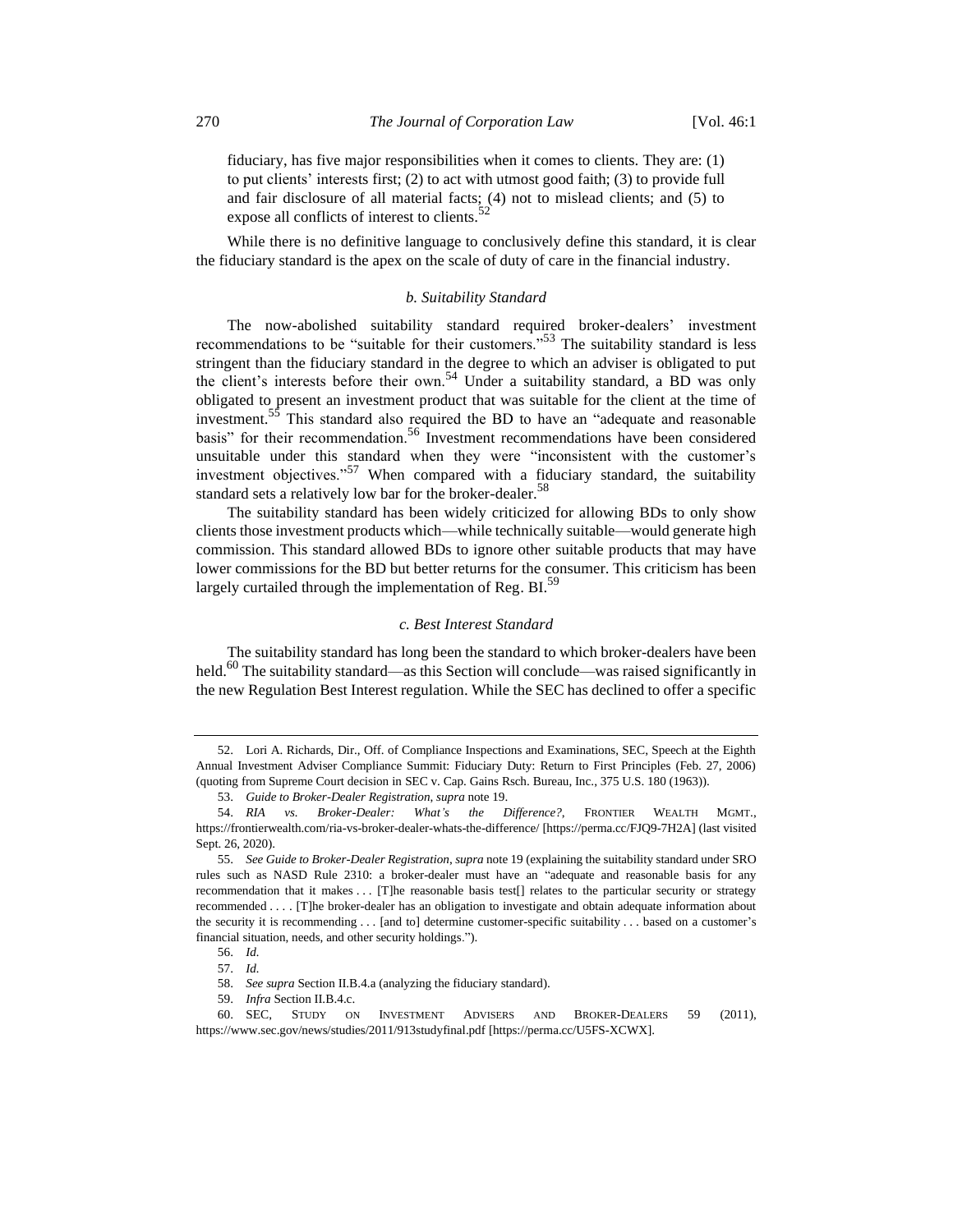definition of the "best interest" standard of care—especially concerning its relationship to the fiduciary standard—a tentative definition would likely state a broker-dealer must act in the best interest of their client by satisfying the four requirements outlined in Reg. BI, consisting of disclosure, care, conflict of interest, and compliance obligations.<sup>61</sup> The next Section will examine these requirements and the new regulation as a whole.

# *C. The Newest Addition-Regulation Best Interest: The Broker-Dealer Standard of Conduct*

Regulation Best Interest: The Broker-Dealer Standard of Conduct was adopted on June 5, 2019, after a 3-1 vote by SEC commissioners.<sup>62</sup> All applicable persons and companies were required to comply with Reg. BI by June  $30, 2020$ .<sup>63</sup> The lengthy document—weighing in at 771 pages—is undoubtedly one of the most influential legislative acts upon broker-dealers in recent history. The new regulation is comprised of four sections, titled—for the purposes of this analysis—Regulation Best Interest, Form CRS, RIA Standard of Conduct, and Solely Incidental Clarification.<sup>64</sup>

The new "best-interest" standard of care is clearly the focal point of this regulation. This portion of the regulation, broadly speaking, requires brokers to act in a client's "best interest."<sup>65</sup> BDs must do this by adhering to four obligations of disclosure, care, conflict of interest, and compliance as described in this section of Reg. BI.<sup>66</sup> The SEC summarizes these obligations—in a published compliance guide—as follows:

Disclosure Obligation: provide certain required disclosure before or at the time of the recommendation, about the recommendation and the relationship between you and your retail customer; Care Obligation: exercise reasonable diligence, care, and skill in making the recommendation; Conflict of Interest Obligation: establish, maintain, and enforce written policies and procedures reasonably designed to address conflicts of interest; and Compliance Obligation: establish, maintain, and enforce written policies and procedures reasonably designed to achieve compliance with Regulation Best Interest.<sup>67</sup>

The other three sections of Reg. BI—while not the focus of this Note—provide additional guidance in support of the new "best-interest" standard as well as clarifications of existing regulations.<sup>68</sup> Form CRS—delivered to the client at the beginning of a relationship—is meant to clarify the relationship between the client and the BD or RIA by providing information and clarification regarding the scope of the relationship and services, the structure of fees, disclosure of any and all possible conflicts of interest, and the BD's disciplinary history.<sup>69</sup> The RIA Standard of Conduct portion of Reg. BI further interprets the standard of conduct surrounding Registered Investment Adviser firms regarding their

<sup>61.</sup> *SEC Reg. BI Compliance Guide*, *supra* not[e 2.](#page-1-1)

<sup>62.</sup> *Regulation Best Interest*, *supra* not[e 1.](#page-1-0)

<sup>63.</sup> *Id.*

<sup>64.</sup> *Id.*

<sup>65.</sup> *Id.*

<sup>66.</sup> *Id.*

<sup>67.</sup> *SEC Reg. BI Compliance Guide*, *supra* not[e 2.](#page-1-1)

<sup>68.</sup> *See generally Regulation Best Interest*, *supra* not[e 1](#page-1-0) (adopting a final rule regarding recommendations from broker-dealers to retail customers).

<sup>69.</sup> *Id.*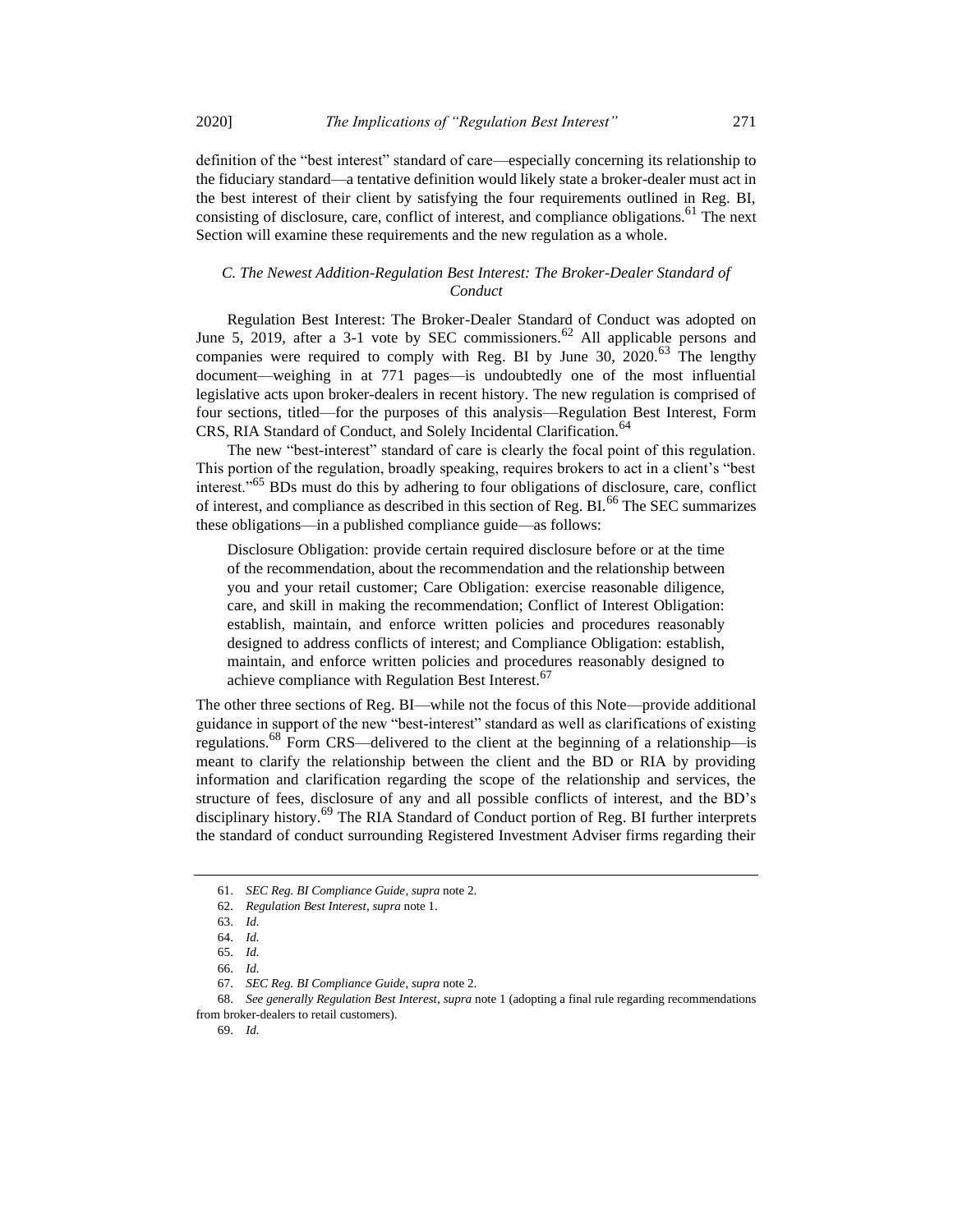position as fiduciaries.<sup>70</sup> Lastly, the Solely Incidental Clarification is included in Reg. BI to resolve ongoing industry confusion regarding the SEC's position on a BD exception under the Advisers Act.<sup>71</sup> The Solely Incidental Clarification section in Reg. BI is designed to provide an interpretation of what investment advice is considered "solely incidental" under the Advisers Act. $^{72}$ 

### III. ANALYSIS OF REG. BI AND ITS IMPLICATIONS

# *A. Best Interest vs. Fiduciary—How Big Is the Shift?*

The largest and most ambiguous change in Reg. BI is arguably the heightened standard of care for broker-dealers, raising a broker's obligation from a "suitability" standard to a "best interest" standard.<sup>73</sup> A common question amongst industry professionals is—understandably—"what does this mean?" The SEC has provided a loose and arguably unhelpful definition of best interest, stating that, while making a recommendation to a retail customer, a broker-dealer must "act in the best interest of the retail customer at the time the recommendation is made, without placing the financial or other interest of the broker-dealer ahead of the interests of the retail customer."<sup>74</sup> The SEC goes on to clarify the best interest obligation—a "general obligation"—is only met if a broker-dealer follows four "component obligations" outlined in Reg. BI.<sup>75</sup> All four component obligations—the Disclosure Obligation, the Care Obligation, the Conflict-of-Interest Obligation, and the Compliance Obligation—seem to impose heightened regulation compared to previously imposed BD regulations.

New guidance regarding the broker-dealer's Disclosure Obligation requires brokerdealers to disclose all material facts about the relationship; this includes all material facts relating to "the scope and terms of the relationship with the retail customer, and ... conflicts of interest that are associated with the recommendation.<sup>76</sup> These disclosure requirements are extremely detailed and potentially cover a huge amount of information due to the broad language in the regulation. For example, Reg. BI defines "conflict of interest" as "an interest that might incline a broker, dealer, or a natural person who is an associated person of a broker or dealer—consciously or unconsciously—to make a recommendation that is not disinterested."<sup>77</sup> Considering the basic nature of a brokerdealer—to provide BD financial services in exchange for payment—the obligation to

<sup>70.</sup> *Id.*

<sup>71.</sup> *Id.*

<sup>72.</sup> Note that, under the Advisers Act, advisory activities considered "'solely incidental' to the conduct of the broker or dealer's business" are not subject to the same level of regulation as standard BD activities. *See generally* Commission Interpretation Regarding the Solely Incidental Prong of the Broker-Dealer Exclusion from the Definition of Investment Adviser, 84 Fed. Reg. 33681-01 Release No. IA-5249 (July 12, 2019) (codified at 17 C.F.R. pt. 276) (interpreting the "solely incidental" exception for advisers under the Advisers Act); Jamie Hopkins, *SEC Brings Increased Confusion for Investors with New 'Best Interest' Rule*, FORBES (June 5, 2019, 3:55 PM), https://www.forbes.com/sites/jamiehopkins/2019/06/05/sec-brings-increased-confusion-for-investorswith-new-best-interest-rule/#49563cc2270b [https://perma.cc/9WHK-WMV7] (listing key takeaways from the Best Interest Rule).

<sup>73.</sup> *See supra* Section II.B.4.

<sup>74.</sup> *Regulation Best Interest*, *supra* not[e 1,](#page-1-0) at 1.

<sup>75.</sup> *SEC Reg. BI Compliance Guide*, *supra* not[e 2.](#page-1-1)

<sup>76.</sup> *Id.* (emphasis removed).

<sup>77.</sup> *Id.*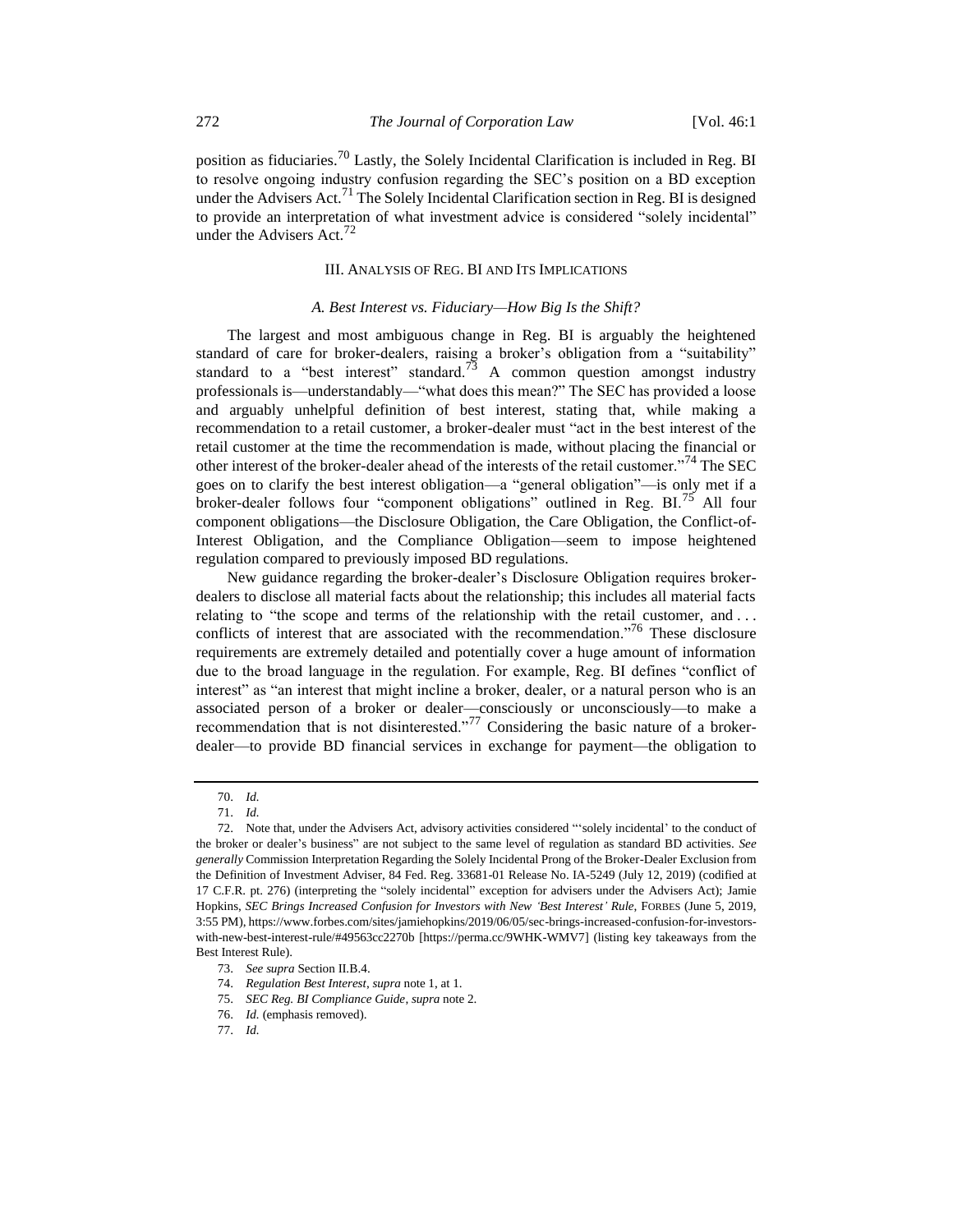disclose any and all interests fitting the above definition is quite burdensome. Even more burdensome, however, is the requirement to mitigate or eliminate these conflicts.

New guidance regarding the broker-dealer's Care Obligation requires a broker-dealer to "exercise reasonable diligence, care, and skill when making a recommendation."<sup>78</sup> To comply with this obligation under Reg. BI, a BD making a recommendation must "understand potential risks, rewards, and costs . . . have a reasonable basis to believe the recommendation is in the best interest of a particular retail customer based on that retail customer's investment profile . . . not place the interest of the broker-dealer ahead of the interest of the retail customer; and have a reasonable basis to believe that . . . [the recommendation] is not excessive  $\dots$  [and] is in the retail customer's best interest."<sup>79</sup>

While introducing new "best-interest" language, this obligation does not significantly alter the previous regulation. The primary source of industry feedback in the context of this obligation comes from the lack of a comprehensive definition of "Reg. BI."80

The new Reg. BI guidance regarding the broker-dealer's conflict of interest obligation requires that: "[the] broker-dealer must establish, maintain, and enforce written policies and procedures reasonably designed to . . . identify and at a minimum disclose . . . or eliminate conflicts of interest." $81^{\circ}$ To comply with Reg. BI, these procedures must identify and disclose or mitigate all conflicts of interest associated with a BD's recommendation and relationship to the client. These conflicts are quite expansive and can include any incentives for the BD to place their own interest ahead of the clients.<sup>82</sup> Examples that were—up until now—common in the BD space, include: financial incentives for a BD to recommend certain products, recommendation of products owned or promoted by the BD firm, the existence of other, possibly better products not available through the BD, or any form of sales contests, quotas, or bonuses to incentivize the sale of certain investment products.<sup>83</sup>

<span id="page-10-0"></span>The Reg. BI Compliance Obligation requires all registered broker-dealer firms to "establish, maintain and enforce policies and procedures reasonably designed to achieve compliance with Regulation Best Interest as a whole.<sup>84</sup> Although firms were supposed to be in compliance by June 30, 2020, the language in the Compliance Obligation creates flexibility for BDs to create compliance procedures that—while still adhering to Reg. BI work with the individual business model of the BD.<sup>85</sup>

Putting these four obligations together creates compliance with a new standard of care that starts to look more and more like a fiduciary standard.<sup>86</sup> While the SEC has not commented on the specific differences between "best interest" and "fiduciary," they have made it clear that best interest is a significantly higher standard than the previous suitability standard, but not equal to a fiduciary standard as applied to advisers.<sup>87</sup> This purposeful

https://www.sec.gov/news/press-release/2019-89 [https://perma.cc/3B3J-7NNR].

<sup>78.</sup> *Regulation Best Interest*, *supra* not[e 1,](#page-1-0) at 13–14.

<sup>79.</sup> *Id.*

<sup>80.</sup> *Supra* Section II.C (discussing the lack of a comprehensive definition for Reg. BI).

<sup>81.</sup> *SEC Reg. BI Compliance Guide*, *supra* not[e 2](#page-1-1) (emphasis removed).

<sup>82.</sup> *Id.*

<sup>83.</sup> *Id.*

<sup>84.</sup> Press Release, SEC, SEC Adopts Rules and Interpretations to Enhance Protections and Preserve Choice for Retail Investors in Their Relationships with Financial Professionals (June 5, 2019),

<sup>85.</sup> *SEC Reg. BI Compliance Guide*, *supra* not[e 2.](#page-1-1)

<sup>86.</sup> *Id.*

<sup>87.</sup> *See* SEC, *supra* note [84](#page-10-0) (stating Reg. BI "substantially enhances the broker-dealer standard of conduct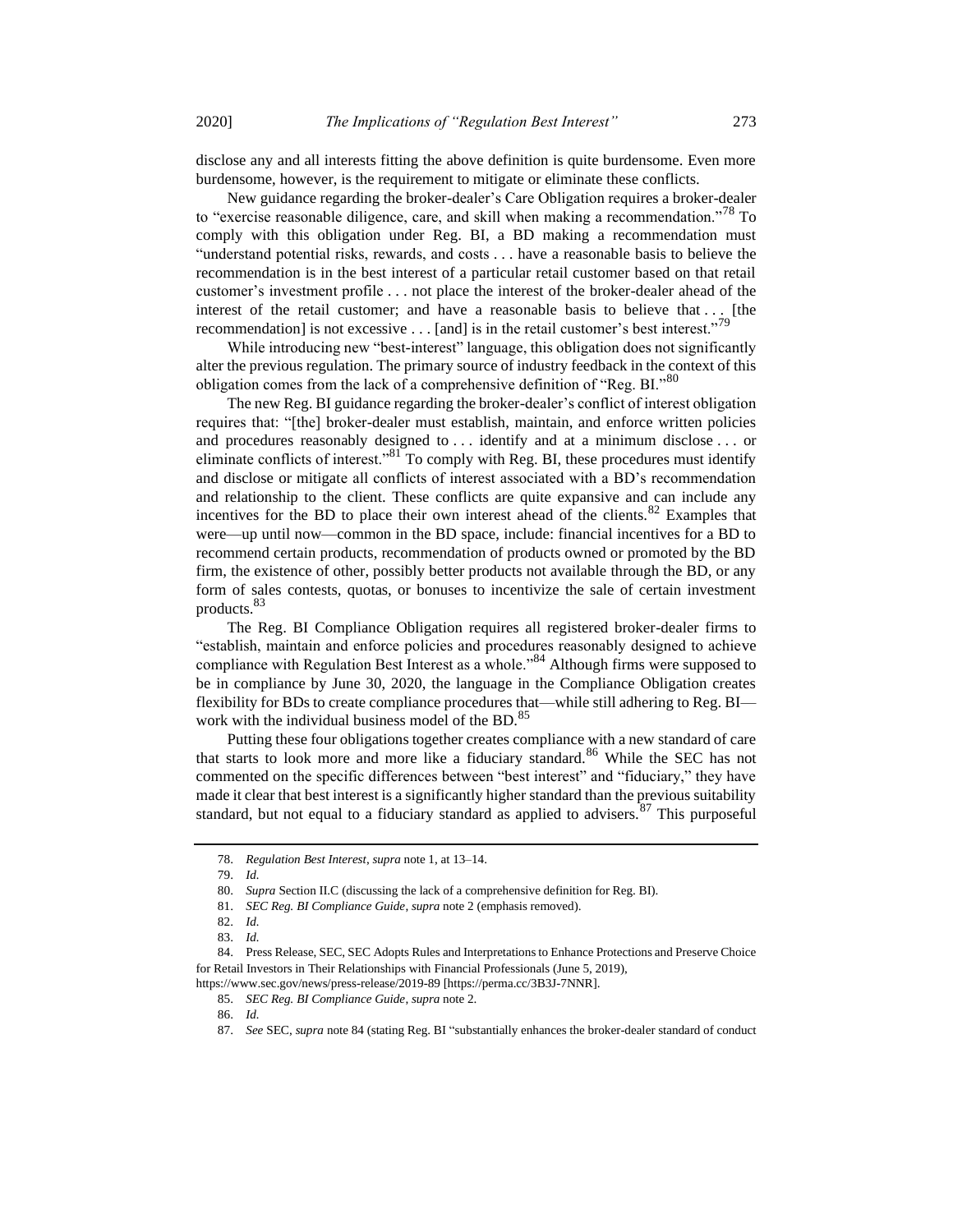ambiguity has not been lost on the public, and financial institutions are scrambling to interpret the difference. SEC Chairman Jay Clayton recently gave an interview with CNBC to—among other things—address this question, saying:

Best interest on the broker side has many of the same elements, but we want people to understand that the investment advisor space, and the broker-dealer space, are different . . . . They're very different in the way people get paid. In the broker-dealer space, you get paid usually a commission on a transaction by transaction basis. In the investment advisor space, it's more of a long-term relationship, where you get paid on a quarterly fee, yearly fee, and the advisor has a more portfolio lifetime relationship with you. Those are two very different relationships and we want to be clear.

. . . We're raising the standard of conduct for broker-dealers—the obligations that they owe to their clients.

. . . [W]e're covering more of the advice spectrum, and one of the things we're covering that's key is account type—when you're rolling over your 401(k) into a different type of account that advice is now covered by our standards of conduct, whether you're a broker-dealer or an investment advisor.<sup>88</sup>

While Jay Clayton's comments are by no means the missing piece to the puzzle, it gives us subtle insight into the mindset of the SEC. It seems the SEC prefers to regulate the fiduciary and best interest standards separately, rather than as two points on the same scale. Robert Colby, FINRA's chief legal officer, has said FINRA will either revamp its current suitability rule or eliminate it: "There's a lot of overlap between the existing suitability rule and the direction that Reg. BI is going in order to mitigate conflicts."<sup>89</sup> The explanations given by Mr. Clayton and Mr. Colby further suggest the differences between the two standards should not be interpreted as incremental—like one might interpret a legal standard of review—but instead should be interpreted as two points on different scales meant to regulate two different actions. While attempting to compare the fiduciary and best interest standards side-by-side may be inappropriate, it is also necessary, as broker-dealers increasingly act as both a "fiduciary RIA" and a "best-interest BD."<sup>90</sup>

#### <span id="page-11-0"></span>*B. Pros and Cons*

As one can expect from such a significant regulation, there has been a plethora of industry feedback on Reg. BI. "Since the issuance of the proposals on April 18, 2018, the SEC received over 3,000 unique comment letters (over 6,000 comment letters in total) from individuals, consumer advocacy groups, financial services firms, investment professionals,

beyond existing suitability obligations").

<sup>88.</sup> Melanie Waddell, *SEC's Clayton Explains 'Best Interest' vs. 'Fiduciary' Duty*, THINKADVISOR (June 6, 2019, 4:42 PM), https://www.thinkadvisor.com/2019/06/06/secs-clayton-explains-best-interest-vs-fiduciaryduty/ [https://perma.cc/4T9C-Z6CE].

<sup>89.</sup> *Id.* 

<sup>90.</sup> *See supra* Section II.B.3 (discussing the growth of the "hybrid" model). Also note that the SEC has recently updated their Reg. BI FAQ page to address some concerns regarding the increasing overlap between BDs and RIAs. *Frequently Asked Questions on Regulation Best Interest*, SEC (Aug. 4, 2020), https://www.sec.gov/tm/faq-regulation-best-interest#disclosure [https://perma.cc/MUX6-HC3F]. While this is a good start, confusion is still likely as advisors settle into the new regulatory landscape.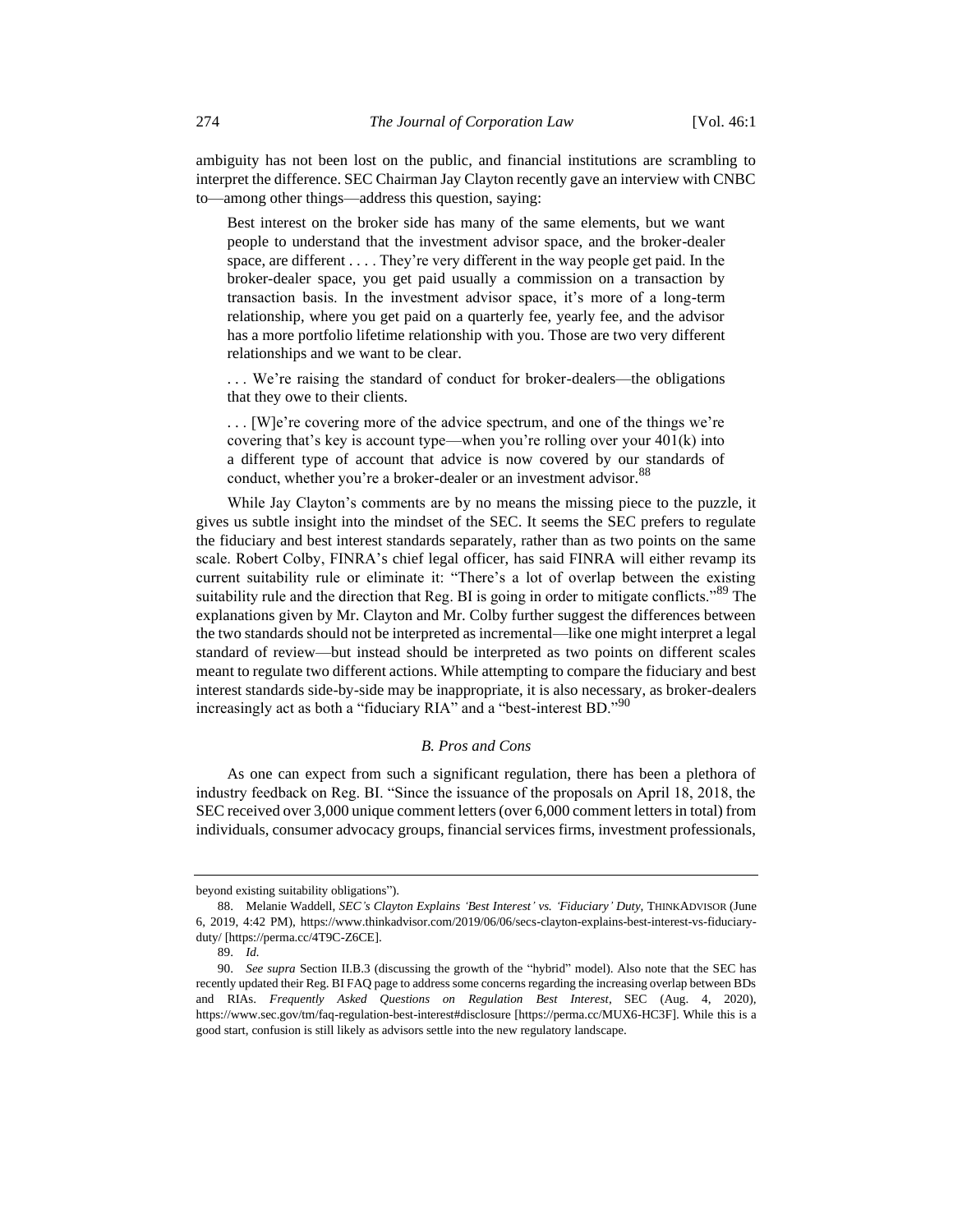industry and trade associations, state securities regulators, bar associations, and others."<sup>91</sup> The industry feedback—both for and against Reg. BI—can be compiled into several key arguments.<sup>92</sup>

# <span id="page-12-0"></span>*1. Pro-Reg. BI Argument*

At first glance, Reg. BI is a step in the right direction. The U.S. Chamber of Commerce identifies three important benefits in the regulation.<sup>93</sup> First, the "explicit requirement to act in customers' best interest" substantially raises the standard of care owed to a client and would undoubtedly benefit the average retail investor.<sup>94</sup> Under the previously existing suitability standard, a BD could be disincentivized to recommend the best investment product for a consumer in favor of a less beneficial investment product that—while still technically suitable for the investor—offers the BD greater commission rates.<sup>95</sup>

Second, the regulation provides for a clearer set of national standards for investment advisers. By raising the duties of BDs and providing additional clarification for all investment advisers, Reg. BI effectively preempts many state laws with weaker consumer protection, providing investors with added protection.<sup>96</sup> Additionally, the more uniform standard benefits the broker-dealer by streamlining some compliance issues by reducing the variations between the "patchwork of state regulations."<sup>97</sup> Lastly, the new form, CRS, provides better disclosure for investors. The U.S. Chamber of Commerce commented that this added disclosure is "investor-friendly and will allow individuals to make informed decisions when working with a financial professional."<sup>98</sup> Increased disclosure requirements will—in theory—create a more transparent environment for retail investors.<sup>99</sup>

# *2. Criticisms*

While criticisms of Reg. BI are both plentiful and diverse, the most meritorious concerns can be subcategorized into three complaints: (1) Reg. BI is too complex and too ambiguous, (2) Reg. BI does not adequately protect retail investors, and (3) the conflict of interest disclosure requirements are unnecessarily burdensome.<sup>100</sup>

# *a. Complexity and Ambiguity*

Regulation Best Interest tips the scales at 770 pages, and yet refrains from offering a

<sup>91.</sup> James G. Lundy et al., *The Final Reg BI Package: What to Know and What's Next*, FAEGRE DRINKER (June 12, 2019), https://www.faegredrinker.com/en/insights/publications/2019/6/the-final-reg-bi-package-whatto-know [https://perma.cc/LW8S-LKLK].

<sup>92.</sup> *See infra* Section III.B.1 (summarizing general arguments for and against Reg. BI).

<sup>93.</sup> Tom Quaadman, *Why Sticking with the SEC's New Regulation Best Interest Rule Is a Win for Investors*, U.S. CHAMBER OF COM. (Sept. 23, 2019, 11:15 AM), https://www.uschamber.com/series/above-the-fold/whysticking-the-sec-s-new-regulation-best-interest-rule-win-investors [https://perma.cc/EG9X-VQEB].

<sup>94.</sup> *Id.* (emphasis removed).

<sup>95.</sup> *Id.*

<sup>96.</sup> *Id.*

<sup>97.</sup> *Id.* 

<sup>98.</sup> Quaadman, *supra* not[e 93](#page-12-0)*.*

<sup>99.</sup> *See infra* Section III.B.2.c (criticizing the added disclosure requirements as unnecessarily burdensome).

<sup>100.</sup> *Infra* Section III.B.2.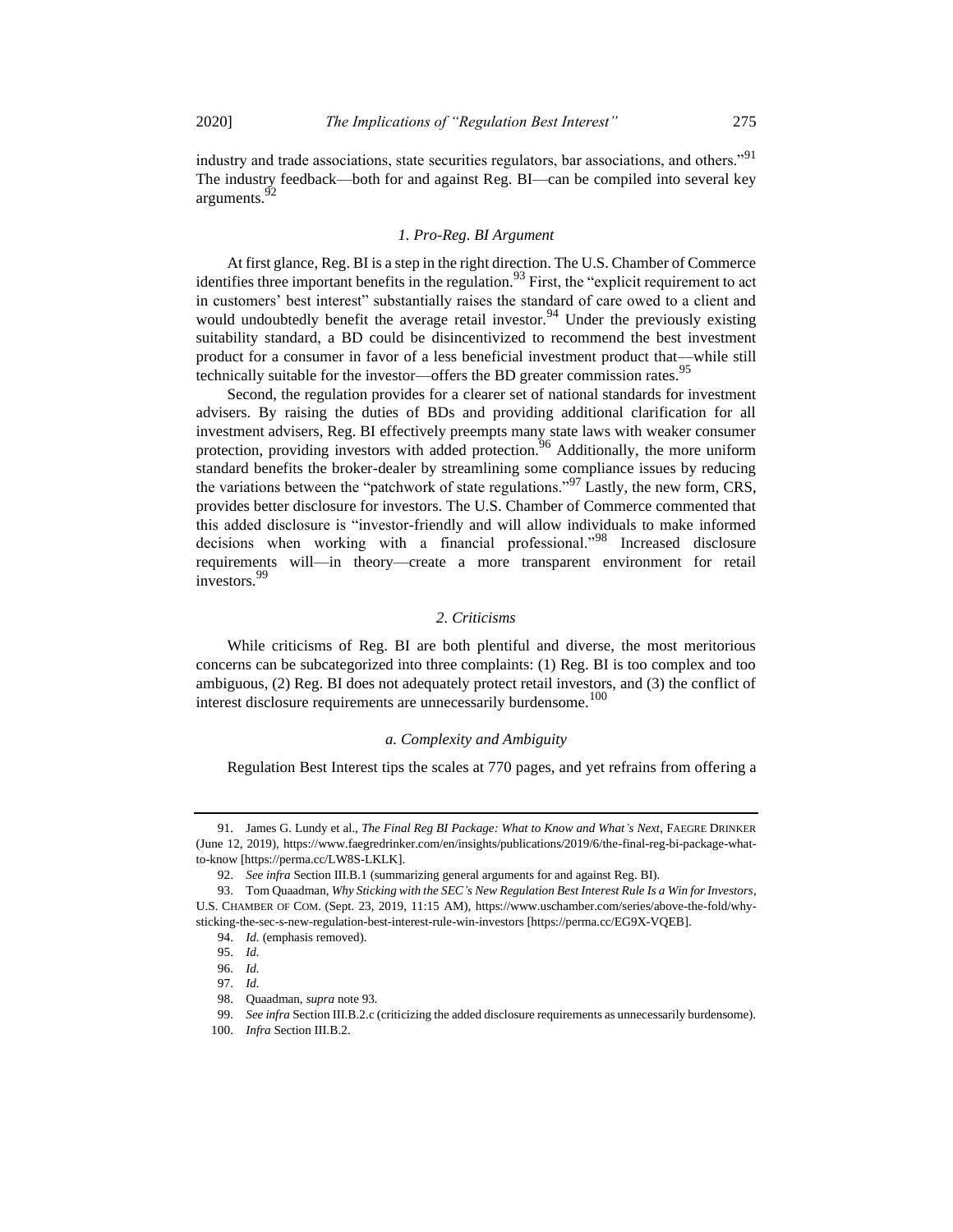comprehensive definition of what a "best-interest standard" entails. If the intended effect of raising the broker-dealer standard was to further protect investors, surely this protection is at least partly eroded by the lack of clarity in defining the duty of care owed. A similar statement was made by Jon Stein—founder and CEO of Betterment, a digital adviser:

Regulation Best Interest will likely hurt retail investors who need quality advice that puts their interests first. Unfortunately, this misleadingly titled rule may best serve the marketing interests of large financial corporations to the detriment of individual investors. It is a gift of sheep's clothing to the wolves of Wall Street.<sup>101</sup>

Mr. Stein's comments exemplify the sentiment that Reg. BI will diminish transparency among retail investors and lead to further confusion regarding the standard of care one is owed by their financial adviser.

While it is likely confusion among retail investors will increase with Reg. BI, this confusion may extend to broker-dealers as well—clouding the rule of how BDs must conduct themselves—and raising compliance costs in the process. The SEC chairman has addressed these complaints, saying "I think investors need to know how much of their money is going to work for them. And the key part of this rule package is whether you're an investment adviser or a broker-dealer, you're going to have to be very candid with how you're making your money."<sup>102</sup> The chairman's comments fit nicely with the SEC's history of vague and broad regulation to further compliance efforts. Financial regulation has often taken the form of broad guidelines open to interpretation by the regulatory body, ensuring the regulatory body has ample discretion to penalize firms while simultaneously creating heightened compliance within a firm. $^{103}$  Simply put: ambiguous guidelines force firms to proceed cautiously to avoid sanction.<sup>104</sup> While the increase of compliance efforts in the financial industry is certainly not without benefit, it is concerning that ambiguous regulation is the chief tool used to accomplish this.

# *b. Reg. BI Does Not Adequately Protect Retail Investors.*

Another common complaint of Reg. BI is it does not require enough consumer protection, as it does not explicitly require a BD to recommend the best investment product. Theoretically, a simple solution to this complaint would be the promulgation of a clear rule requiring brokers to conform to a fiduciary standard, or at least to recommend the best product available. SEC Chairman Jay Clayton effectively rebuts this sentiment, saying, "[n]either investment advisers nor broker-dealers are required to recommend the single 'best' product . . . [m]any different options may in fact be in the retail investor's best interest, and what is the 'best' product is likely only to be known in hindsight."<sup>105</sup> This statement does not, however, address what is arguably the primary reason for avoiding this

<sup>101.</sup> Caleb Silver, *Regulation Best Interest (BI)*, INVESTOPEDIA (Oct. 11, 2019), https://www.investopedia.com/what-is-the-sec-s-regulation-bi-best-interest-rule-4689542 [https://perma.cc/WG6Z-NLSX].

<sup>102.</sup> Waddell, *supra* not[e 88.](#page-11-0)

<sup>103.</sup> For a discussion of how vague financial regulations can criminalize arguably innocent behavior, see generally HARVEY A. SILVERGLATE, THREE FELONIES A DAY: HOW THE FEDS TARGET THE INNOCENT (2011). 104. *Id.*

<sup>105.</sup> Jay Clayton, Chairman, SEC, Regulation Best Interest and the Investment Adviser Fiduciary Duty: Two Strong Standards that Protect and Provide Choice for Main Street Investors (July 8, 2019).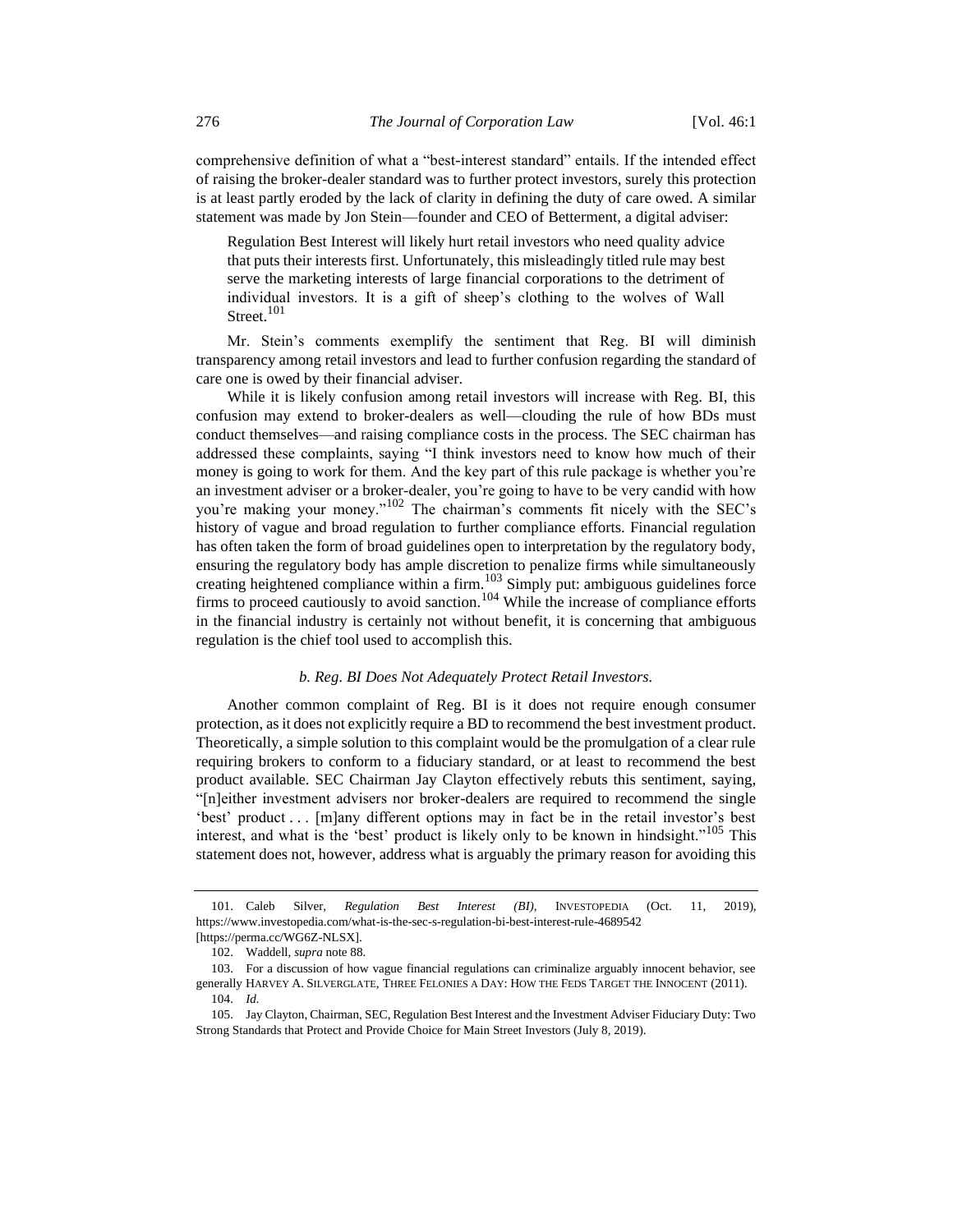kind of regulation: there would be an enormous revenue decline among broker-dealers. Losing the ability to sell more profitable products would drive many broker-dealers out of business. Short-sighted regulation of this nature could hugely disrupt the financial services industry and potentially decrease or even extinguish a future investor's access to qualified advisers in favor of short-term consumer protections.

# <span id="page-14-0"></span>*c. Unnecessary Conflict of Interest Regulation*

The conflict of interest provisions of Reg. BI can be criticized for being both too lenient and too strict. Proponents of the "too lenient" side of the argument would say the provisions fail to require all conflicts of interest to be eliminated. This is a fairly uninformed criticism, because it would be virtually impossible to eliminate all conflicts of interest. This is due, in part, to the differing roles of the broker and the investor, and in part to the huge amount of transactions involved in the broker-dealer space. A more appropriate criticism is the new conflict of interest regulation in Reg. BI creates a burdensome and often unnecessary process. This update constitutes more burdensome conflict of interest regulation than existing regulation by requiring broker-dealers to identify, disclose, and where possible—mitigate all potential conflicts of interest to a transaction.<sup>106</sup>

Often, in the broker-dealer space, conflicts exist that would have no effect upon the transaction at hand and would have inconsequential effects on the investor.<sup>107</sup> These types of conflicts must now be disclosed and mitigated before a transaction can proceed. This leads to enormous efficiency costs for the broker-dealer and added levels of complexity for the retail investor. In a press release, Kenneth Bentsen, President and CEO of the Securities Industry Financial Markets Association (SIFMA), illustrated the burdensome disclosure requirements, saying, "[n]ot even the so-called fiduciary standard under the Investment Advisers Act includes the obligation to eliminate or mitigate conflicts."<sup>108</sup> While some might celebrate the sizable conflict of interest obligations of Reg. BI as a win for consumers, the complex disclosure requirements could pose an extensive burden on broker-dealers while providing little real protection for investors.<sup>109</sup>

<sup>106.</sup> *SEC Reg. BI Compliance Guide*, *supra* not[e 2.](#page-1-1) 

<sup>107.</sup> Consider, for example, a trusted broker-dealer ("BD") helping a long-time client invest in a safe, slow growth investment product for which Client will earn 4% annually. BD must choose to recommend either Product A or Product B, two nearly identical products that both carry the same level of risk and the same expected return of 4%. With Product A, BD will earn a \$20 transaction fee billed to Client and a 1% commission bonus from her firm; by selling Product B, however, BD will earn the same \$20 transaction fee but a much higher commission bonus from her firm, at 3.5%. Under Reg. BI, BD is now required to inform Client of this commission difference and either (1) "mitigate and eliminate" this conflict or (2) ask Client to sign a disclosure consent form. *Id.* at 1. BD may also have a duty to inform Client that Product B is sold through BD's firm, and that a similar product, Product W, is available at a different firm for a \$19.75 transaction fee. Whether Client will care—or even bother to read these disclosures—is a question that Reg. BI seems to disregard.

<sup>108.</sup> *SIFMA Statement on the SEC's Final Regulation Best Interest Rule*, SEC. INDUS. & FIN. MKTS. ASS'N (June 5, 2019), https://www.sifma.org/resources/news/sifma-statement-on-the-secs-final-regulation-bestinterest-rule/ [https://perma.cc/S93T-SRVP]. SIFMA is an association that represents the brokerage industry, advocating for "effective and resilient capital markets." SEC. INDUS. & FIN. MKTS. ASS'N, https://www.sifma.org/ [https://perma.cc/736R-MQ4D] (last visited Sept. 22, 2020).

<sup>109.</sup> *See infra* Section IV.A.3 (arguing the heightened conflict of interest requirements of Reg. BI are unnecessarily burdensome).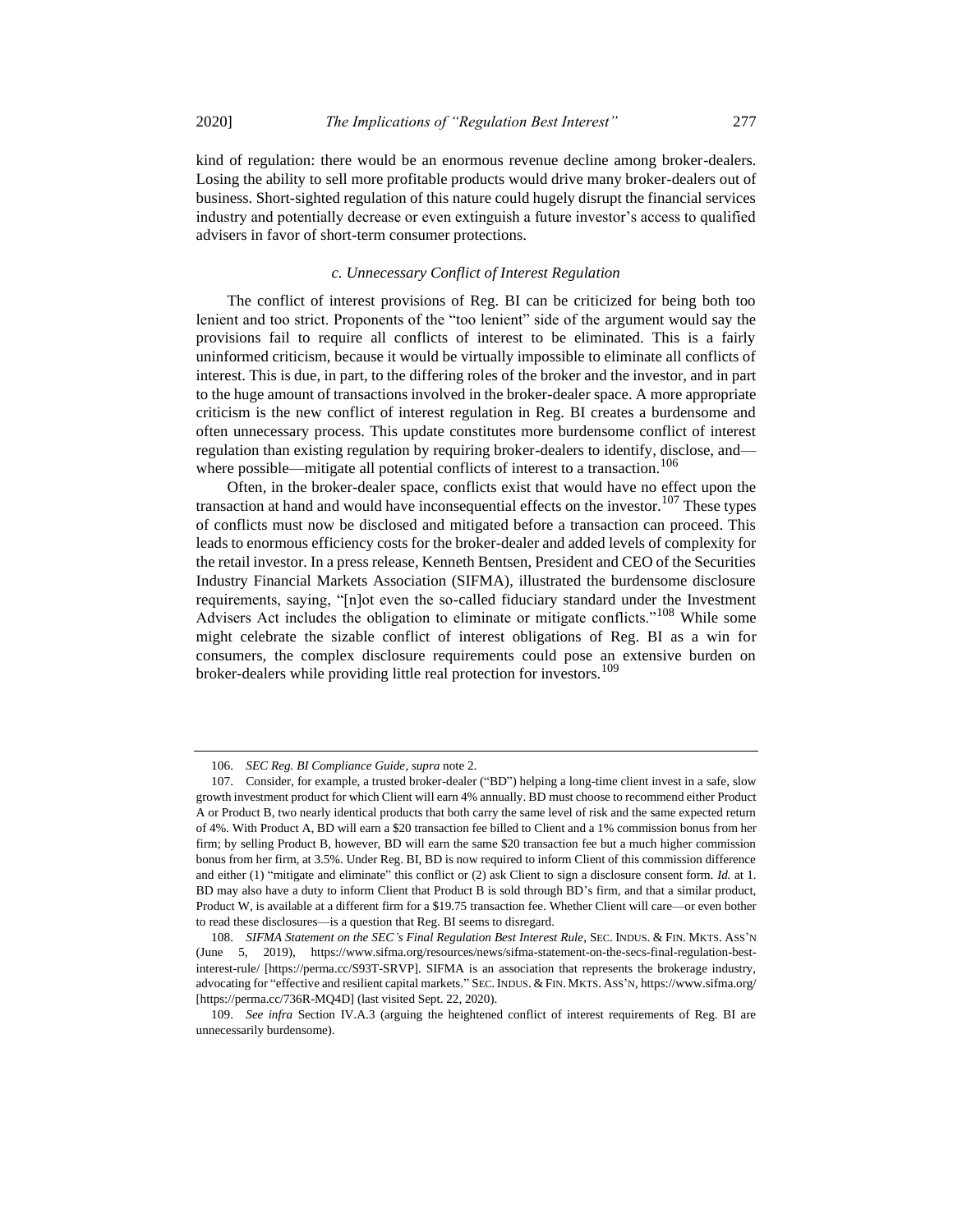# <span id="page-15-2"></span><span id="page-15-1"></span>*C. Lawsuits*

Seven states—including New York, New Mexico, California, Oregon, Maine, Connecticut, and Delaware, and the District of Columbia—filed a suit in the Southern District of New York on September 10, 2019, against Reg. BI for failing to institute a uniform fiduciary standard and failing to "meet basic investor protections" which were laid out in the Dodd-Frank Wall Street Reform and Consumer Protection Act (Dodd-Frank).<sup>110</sup> On the same day, a similar suit was filed: XY Planning Network (XYPN) filed a lawsuit alleging the new regulation creates an anticompetitive environment between BDs and RIAs, limiting the firm's ability to provide comprehensive financial planning services.<sup>111</sup> The first lawsuit is notable because challenges to financial regulation are typically led by industry organizations. These suits from both the public and private sectors exemplify the frustrations with the new legislation coming from both sides of the issue.

After both suits were dismissed by federal judges for lack of subject matter, they were combined and appealed jointly to the Second Circuit U.S. Court of Appeals.<sup>112</sup> In June of this year, the Second Circuit denied the joint operation, finding that the petitioner states lacked Article III standing and the investment adviser firms failed to show that the SEC acted unlawfully in the promulgation of Reg.  $BL^{113}$ 

# *1. Attorneys General Suits*

<span id="page-15-0"></span>The lawsuits filed by the Attorneys General of seven states and the District of Columbia argue the SEC violated the Administrative Procedure Act by promulgating a broker requirement that doesn't follow lawmakers' direction in the Dodd-Frank financial reform law.<sup>114</sup> Dodd-Frank, according to the petitioners, directs the SEC to "formulate a uniform standard of conduct that is no less stringent than the fiduciary duty that currently applies to advisers."<sup>115</sup> The AGs' complaint relies heavily on this particular provision of

<span id="page-15-3"></span><sup>110.</sup> Melanie Waddell, *SEC's Regulation Best Interest Comes Under Attack*, THINKADVISOR (Sept. 24, 2019, 12:00 PM), https://www.thinkadvisor.com/2019/09/24/secs-regulation-best-interest-comes-under-attack/ [https://perma.cc/7W32-8UWE]; Andrew Welsch, *In Whose Best Interest? State AGs Challenge SEC's Reg BI*, FIN. PLAN. (Sept. 10, 2019, 3:27 PM), https://www.financial-planning.com/news/states-sue-sec-over-regulationbest-interest [https://perma.cc/6969-ZQZY]; W. Scott Simon, *Litigation Against the SEC's Regulation Best Interest? Not Surprised*, MORNINGSTAR (Oct. 3, 2019), https://www.morningstar.com/articles/947744/litigationagainst-the-secs-regulation-best-interest-not-surprised [https://perma.cc/5VUZ-GAEW].

<sup>111.</sup> Complaint for Declaratory and Injunctive Relief at 2, XY Plan. Network, LLC v. SEC No. 1:19-CV-08415 (S.D.N.Y. filed Sept. 10, 2019) 2019 WL 4334322 [hereinafter *XY Planning Complaint*].

<sup>112.</sup> XY Plan. Network, LLC v. SEC, 963 F.3d 244, 253 (2d Cir. 2020); Carl Ayers, *An Update on Reg BI Lawsuits*, REGUL. COMPLIANCE WATCH (Jan. 23, 2020), https://www.regcompliancewatch.com/an-update-onreg-bi-lawsuits/ [https://perma.cc/4Q8G-XVDY].

<sup>113.</sup> *See XY Plan. Network*, 963 F.3d at 248 (holding that "(1) investment adviser had Article III standing to assert claim; (2) states lacked Article III standing; (3) SEC lawfully promulgated regulation pursuant to Congress's permissive grant of rulemaking authority; (4) SEC's interpretation of scope of Investment Advisers Act's . . . broker-dealer exemption was not arbitrary and capricious; and (5) SEC adequately addressed evidence that consumers were not meaningfully able to differentiate between standards of conduct owed by broker-dealers and investment advisers").

<sup>114.</sup> Complaint for Declaratory and Injunctive Relief at 3, New York v. SEC, No. 1:19-CV-08365 (S.D.N.Y. filed Sept. 9, 2019) 2019 WL 5203751.

<sup>115.</sup> Mark Schoeff, Jr., *Reg BI Suits Promise Long Legal Fight over Whether SEC Did Enough to Protect Investors*, INVESTMENTNEWS (Sept. 18, 2019), https://www.investmentnews.com/article/20190918/FREE/ 190919914/reg-bi-suits-promise-long-legal-fight-over-whether-sec-did-enough-to [https://perma.cc/PF4A-WKAT].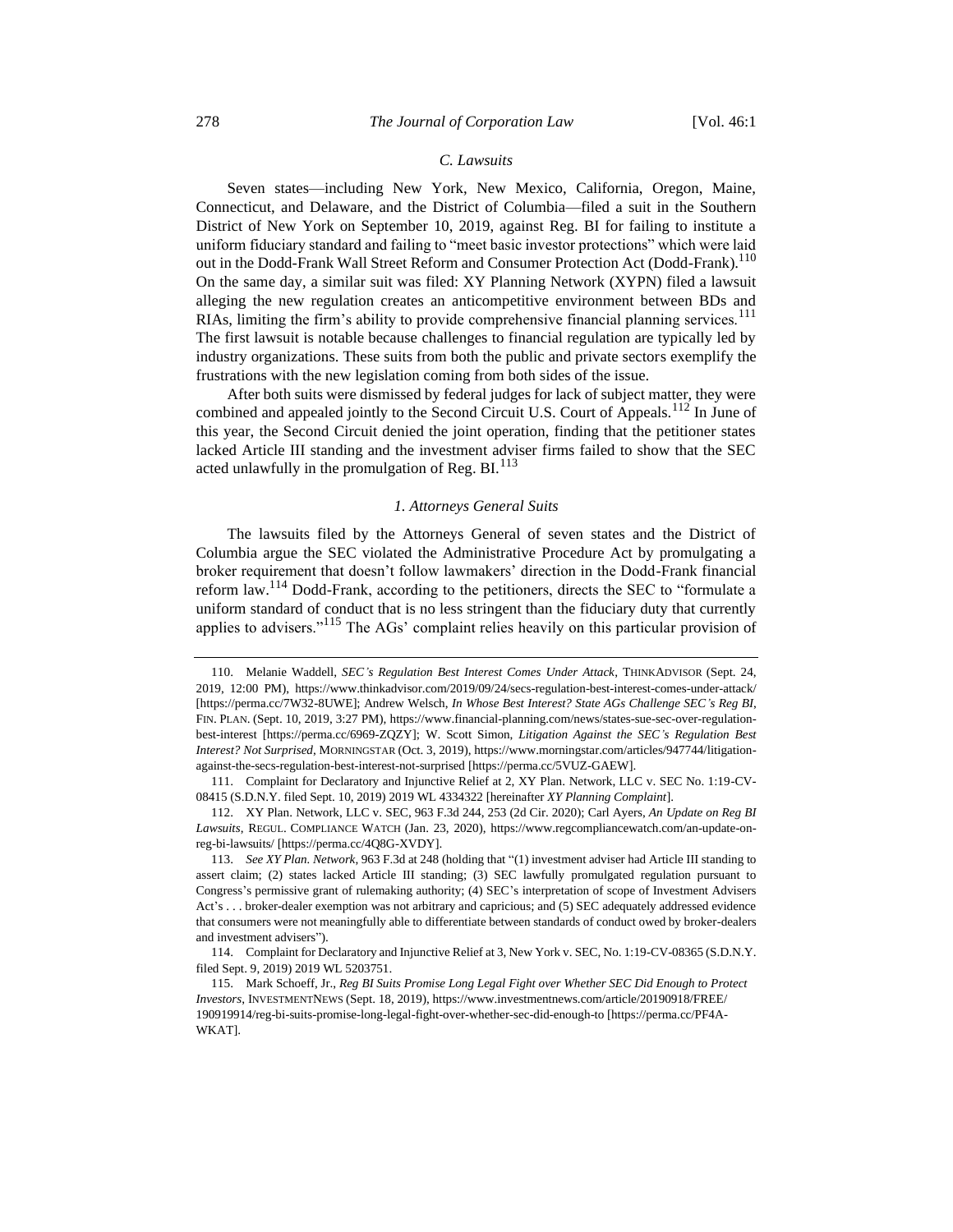Dodd-Frank.<sup>116</sup> The heart of the dispute lies in whether Dodd-Frank actually imposes the requirements that the petitioners claim. The SEC takes the position that Dodd-Frank authorized, but did not explicitly require, the imposition of a fiduciary RIA standard of care on broker-dealers.<sup>117</sup> It is no surprise that—due to the ambiguous language in Dodd-Frank and the SEC's rulemaking process—the court sided with the regulator in this action.<sup>118</sup>

# *2. XYPN Suit<sup>119</sup>*

The suit filed by XY Planning Network and Ford Financial Solutions ("the XYPN suit") also argues the SEC sidestepped Dodd-Frank.<sup>120</sup> In addition, it claims Reg. BI puts investment advisers at a competitive disadvantage because it "makes it more difficult to differentiate their fiduciary standard of conduct from the lower standard of conduct now applicable to broker-dealers."<sup>121</sup> XYPN alleges Reg. BI presents "a significant threat" to its business in several ways.<sup>122</sup> First, XYPN claims their business model depends substantially on incentivizing financial planners to register as  $RIAs$ .<sup>123</sup> By refusing to create a standard of conduct for both BDs and RIAs, Reg. BI effectively disincentivizes BDs to register as RIAs, thus resulting in business losses.<sup>124</sup> XYPN bases their claim on the argument that Dodd-Frank<sup>125</sup> requires the SEC to create a uniform standard of conduct among BDs and RIAs and has failed to do so with Reg. BI.<sup>126</sup>

Second, XYPN argues Reg. BI "poses a competitive threat" to XYPN's members, stating: "[i]n subjecting broker-dealers to a lower standard of conduct than RIAs, the rule allows broker-dealers to pursue their own financial interests even when providing the same financial-planning services as RIAs, while also reducing their legal exposure."<sup>127</sup> The complaint further states the rule does so "while using the label 'best interest' to refer to the lower standard of care applicable to broker-dealers, making it more difficult for RIAs to differentiate [their] fiduciary duty . . . from the duty owed by broker-dealers under the rule."<sup>128</sup> This problem illustrates the potential for anti-competitive behavior among BDs and RIAs. $^{129}$ 

Although the appellate court found the adviser firms had standing to assert the claim,

<sup>116.</sup> *See generally* Complaint for Declaratory and Injunctive Relief, New York v. SEC, *supra* note [114](#page-15-0) (citing repeatedly the fiduciary duty and standard).

<sup>117.</sup> *XY Plan. Network*, 963 F.3d at 253.

<sup>118.</sup> *Id*. at 257. *See also* Waddell, *supra* not[e 110](#page-15-1) (correctly predicting the regulator's success).

<sup>119.</sup> *XY Planning Complaint*, *supra* not[e 111.](#page-15-2)

<sup>120.</sup> *Id.*

<sup>121.</sup> *Id. See* Schoeff, *supra* not[e 115\(](#page-15-3)analyzing XYPN Suit); *see also* Ryan W. Neal, *XY Planning Network Sues SEC Over Reg BI*, INVESTMENTNEWS (Sept. 10, 2019), https://www.investmentnews.com/xy-planningnetwork-sues-sec-over-reg-bi-81245 [https://perma.cc/9CCF-87FQ] (discussing the case's take on competitive advantage).

<sup>122.</sup> *XY Planning Complaint*, *supra* not[e 111.](#page-15-2)

<sup>123.</sup> *Id.* 

<sup>124.</sup> *Id.* 

<sup>125.</sup> *See* Dodd-Frank Wall Street Reform and Consumer Protection Act, 15 U.S.C. § 913(g) (2010) (articulating: "formulate a uniform standard of conduct that is no less stringent than the fiduciary duty that currently applies to advisers").

<sup>126.</sup> *XY Planning Complaint*, *supra* not[e 111.](#page-15-2)

<sup>127.</sup> *Id.*

<sup>128.</sup> *Id. See also* Waddell, *supra* not[e 110](#page-15-1) (analyzing XY Planning's Complaint allegations).

<sup>129.</sup> *See XY Planning Complaint*, *supra* not[e 111;](#page-15-2) Waddell, *supra* not[e 110](#page-15-1) (setting forth arguments by Reg.

BI opponents that the policy will result in "diminished value of . . . accounts beset by conflicts of interest").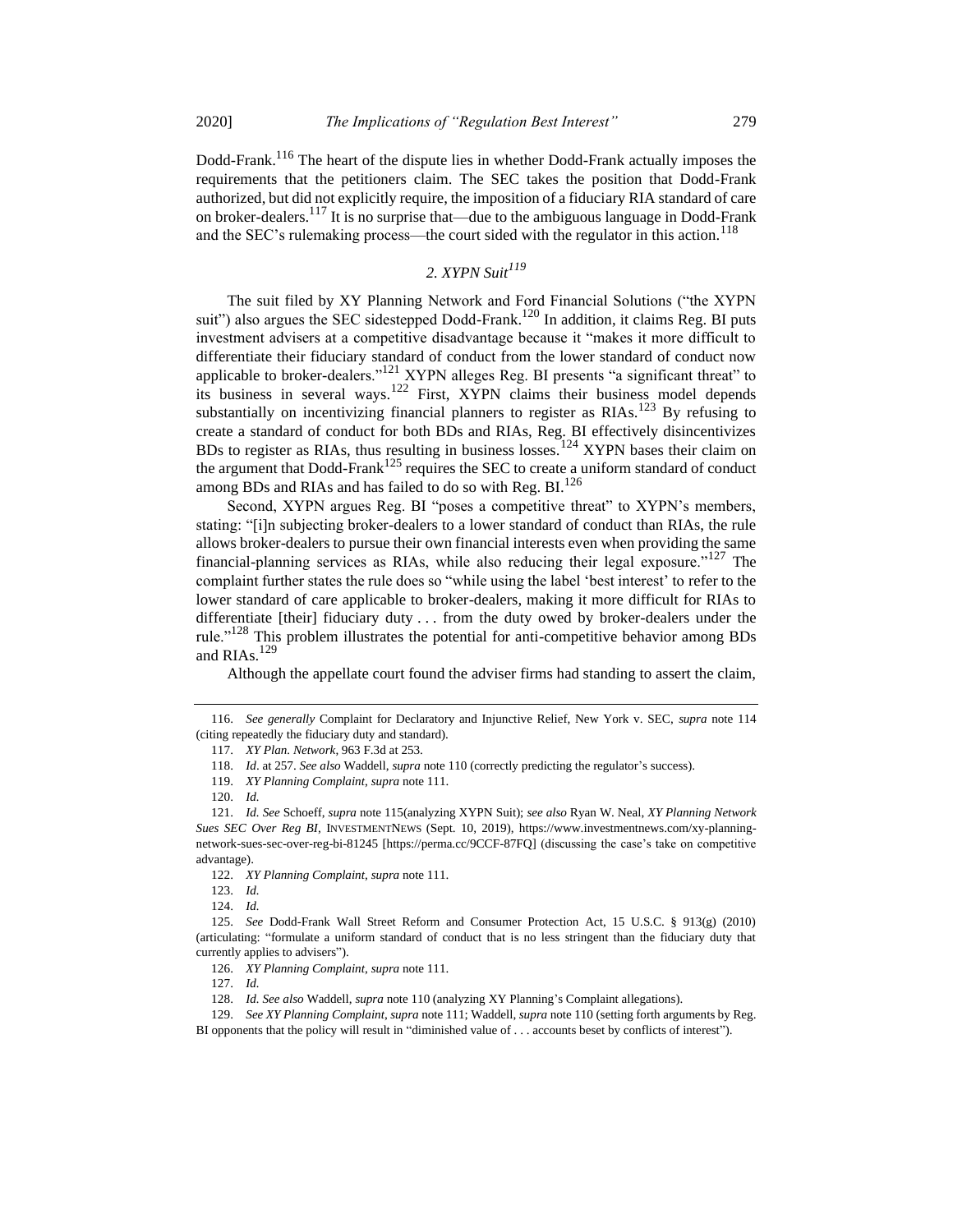they nevertheless decided that the SEC acted lawfully in their promulgation of the new rule. $130$ 

# IV. RECOMMENDATION

An analysis of the broker-dealer regulatory space shows a more economical solution to the SEC's regulation question lies not in additional regulation, but in deregulation, or, at the very least, in maintaining the current levels of regulation and duty of care.

# *A. Deregulation in the Broker-Dealer Space*

A careful examination of the SEC's new Regulation: Best Interest suggests—despite the vocal opinions of several interested groups<sup>131</sup>—the best resolution lies in a modest decrease in current levels of broker-dealer regulation. The deregulation of the four pieces of Reg. BI—Regulation Best Interest, Form CRS, RIA Standard of Conduct, Solely Incidental Requirement—should occur through two amendments to the "Best-Interest" portion of the regulation. First, the "Best-Interest" duty of care should be clarified to instruct the broker-dealer in exactly where their duty to the client starts and ends. This would decrease both broker and investor confusion as well as set clear standards that an investor can both understand and expect.<sup>132</sup> Second, conflict of interest mitigation requirements should be reduced so a broker is only obligated to mitigate or eliminate conflicts when the conflict could reasonably be expected to affect the investment decision.

While deregulation in these two areas might be construed, at least facially, as a reduction in consumer protection—such as alleged in the AG lawsuit<sup>133</sup>—a closer analysis considering market efficiency, cost pass-through theory, and actual conflict of interest risk, indicates deregulation in these areas would in fact provide more value to the broker-dealer and investor alike.

#### *1. Market Efficiency*

The most basic—and arguably most persuasive—argument for deregulation lies in market efficiency. Simply put, the market is in a better position to regulate many of the issues Reg. BI was created to address. This is demonstrated largely by the investor's ability to choose his or her broker. Broker fees, return rates, and recommendations make up just a fraction of the information readily available to investors. Such investors can switch from broker to broker with relative ease, incentivizing all brokers in the market to provide the

<sup>130.</sup> *See* XY Plan. Network, LLC v. SEC, 963 F.3d 244, 248 (2d Cir. 2020) (finding the SEC gave "adequate reasons for its decision" and supported its findings with "substantial evidence").

<sup>131.</sup> Significant opposing parties to Reg. BI include State AGs, broker-dealer firms, and state and federal representatives; Complaint for Declaratory and Injunctive Relief, New York v. SEC, *supra* not[e 114;](#page-15-0) *XY Planning Complaint*, *supra* note [111.](#page-15-2) 

<sup>132.</sup> The current version of Reg. BI contains no comprehensive definition of the standard. While this creates room for the SEC to regulate and punish firms, it drastically increases compliance costs. This common criticism in the financial industry is often called "regulation by enforcement." *See generally* Matt Levine, *Rules Make for Better Rules than Lawsuits Do*, BLOOMBERG (Jan. 30, 2018, 1:00 AM), https://www.bloomberg.com/opinion/articles/2018-01-30/the-cfpb-approach-to-regulation-has-it-backward [https://perma.cc/9T23-MSF5] (arguing against the regulation by enforcement approach).

<sup>133.</sup> Complaint for Declaratory and Injunctive Relief, New York v. SEC, *supra* not[e 114.](#page-15-0)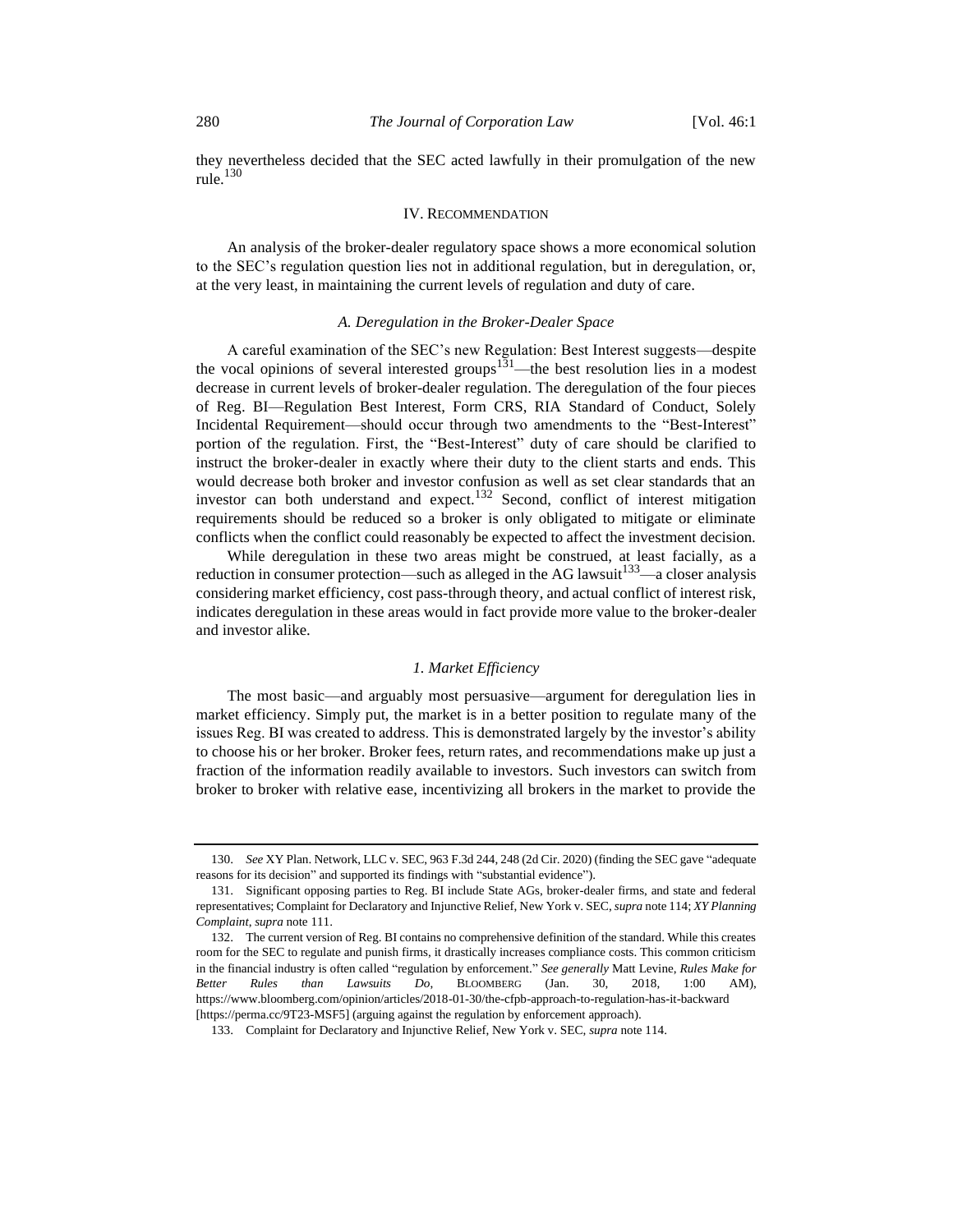best recommendation at the lowest cost.<sup>134</sup> To put it another way: it is not the role of the SEC, but that of the market, to set prices for broker-dealer compensation and investment products. While some governmental oversight is necessary, the market should be permitted to regulate when possible. $135$ 

# *2. Cost Pass-Through Theory*

As discussed above, numerous aspects of Reg. BI serve to create new or increase existing business and compliance costs. Changes that bring significant cost increases include, but are not limited to:

(1) the requirement that broker-dealers must clearly document the bases for *each* of their recommendations, as well as how *each* of their recommendations were in the customer's best interest,

(2) the requirement that all conflicts must be mitigated or eliminated, and

(3) the enormous compliance costs of conforming to a frustratingly vague regulation that does not succinctly define the standard of care to which a broker is held.<sup>136</sup>

"'Cost pass-through' describes what happens when a business changes the price of the products or services it sells following a change in the cost of producing them."<sup>137</sup> Some, if not most, of the additional business and compliance costs brought on by Reg. BI could be "passed through" to the investor through various fees, lessening the appeal of the increased investor protection that Reg. BI claims.

# *3. Actual Risk of Conflict-of-Interest*

As discussed in Part II, Reg. BI now obligates broker-dealers to eliminate, or disclose and mitigate, certain conflicts of interest.<sup>138</sup> This standard sets a very high bar that is relatively unprecedented, and not even applied to registered investment advisers under the fiduciary standard.<sup>139</sup> While the elimination or mitigation of conflicts seems like a promising way to protect investors, the reality is conflicts in the broker-dealer space are extremely common, and often irrelevant to a transaction; regulating these inconsequential conflicts creates huge compliance and business costs that are largely unnecessary.<sup>140</sup>

<sup>134.</sup> Leaving one broker-dealer for another is relatively common and typically does not require significant costs to the investor. Furthermore, metrics used to measure brokers are also readily available. Thus, unsatisfied investors have both the information and ability to switch broker-dealer firms if they so choose.

<sup>135.</sup> For an in-depth discussion of market efficiency in the financial sector see generally Mario I. Blejer, *Economic Growth and the Stability and Efficiency of the Financial Sector*, 30 J. BANKING & FIN. 3429 (2006) (arguing financial efficiency leads to financial stability).

<sup>136.</sup> *See supra* Section II.C (describing additional obligations imposed under Reg. BI).

<sup>137.</sup> IESTYN WILLIAMS ET AL., COST PASS-THROUGH: THEORY, MEASUREMENT, & POTENTIAL POLICY

IMPLICATIONS 1 (2014), https://assets.publishing.service.gov.uk/government/uploads/system/uploads/ attachment\_data/file/320912/Cost\_Pass-Through\_Report.pdf [https://perma.cc/HJ9X-TFYZ].

<sup>138.</sup> *Supra* Part II.

<sup>139.</sup> John D'Antona, *Reactions Mixed to Reg BI Passage*, MKTS. MEDIA (June 14, 2019), https://www.marketsmedia.com/reactions-mixed-to-reg-bi-passage/ [https://perma.cc/GQ73-YBW7]; Securities Act of 1933, Pub. L. No. 73-22, 48 Stat. 74 (codified as amended at 15 U.S.C § 77a et seq) (1933).

<sup>140.</sup> *See supra* note [107](#page-14-0) (illustrating a common example of an irrelevant conflict of interest that creates enormous compliance costs with little increased consumer protection).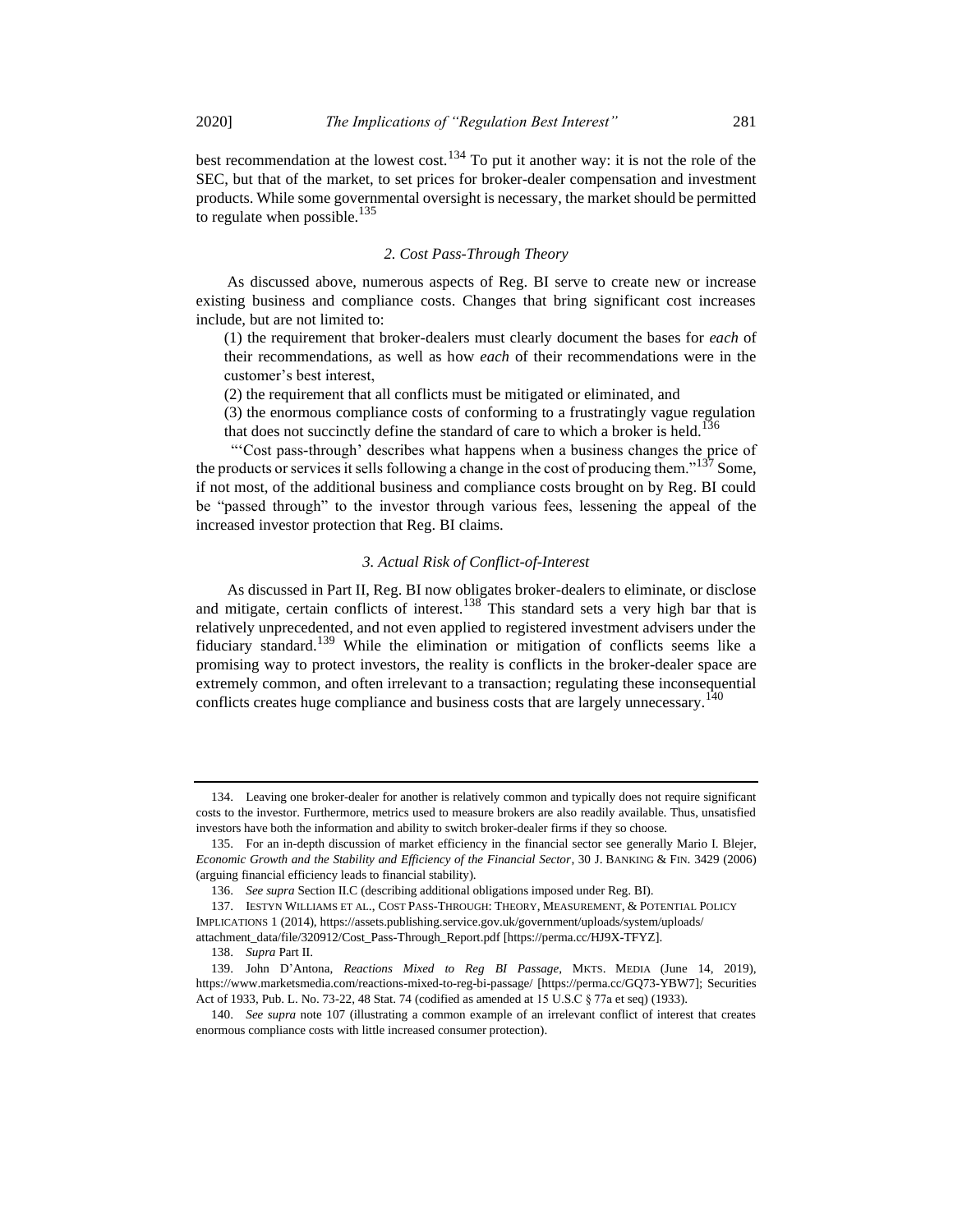# *B. If Not Deregulation—Resist Raising the Duty of Care<sup>141</sup>*

The SEC will be reluctant to significantly amend or repeal a regulation that has been developing for the better half of a decade, so it is likely that no significant changes will be applied to Reg. BI in the near future.<sup>142</sup> If this is the case, the SEC should refrain from conceding to the vocal critics of Reg. BI by applying a fiduciary standard to both the broker-dealer and the investment adviser. If a better solution cannot be promulgated through deregulation, then a retention of current regulation (Reg. BI) is far better than applying a fiduciary standard—as recommended by the AG lawsuit—to broker-dealers and investment advisers alike.

Applying a fiduciary standard to broker-dealers would greatly increase the compliance and business costs outlined in Part III. Additionally, a fiduciary standard is not necessary for broker-dealers. As summarized above, a broker-dealer and a registered investment adviser hold two very different roles. An investment adviser fiduciary must look beyond individuals and their investments, considering their clients' entire financial  $\text{life}$ .<sup>143</sup> This level of involvement simply is not necessary for a broker, whose role may simply be to acquire a specified number of shares in a mutual fund. Further, the added costs associated with imposing a fiduciary standard on a broker-dealer is not worth the benefits of fiduciary protection, especially when said fiduciary protection was likely not necessary in the first place.

Admittedly, the argument for lowering or retaining the current level of broker-dealer regulation is not without its flaws. The increased opportunity for exploitation of investors is a persuasive drawback of deregulation. However, in this case, the actual risk of decreased investor protection is relatively low and can be mitigated through several factors:

(1) The investor is not tethered to one broker-dealer or even to one brokerage firm; dissatisfaction in either profit or service can easily be resolved by walking across the street to a different broker.

(2) The customer has access to multiple channels already available (with options for financial restitution) to report or bring legal action against a broker-dealer whom they suspect to have breached a duty; the process is as simple as filing a complaint with FINRA.

(3) The financial and economic savings through reduced fees, confusion, and time, partially mitigate the risk of investor exploitation.

Arguments for and against deregulation have existed since the dawn of financial regulation and will very likely continue long after Reg. BI is implemented. However—

<sup>141.</sup> Note that this author recommends that the SEC also resist increasing their conflict-of-interest mitigation requirements, but it is unlikely that this will present a problem, as the current Reg. BI conflict mitigation policy is arguably the most stringent in the history of the industry. *See supra* Part IV (recommending less intrusive conflict mitigation requirements).

<sup>142.</sup> Note that, as with many newly-passed SEC regulations, feedback is accepted and encouraged and often leads to future changes in the regulation.

<sup>143.</sup> A financial adviser under the fiduciary standard is "beholden to monitor their [clients'] investments and meet with them on a regular basis . . . tak[ing] into consideration their clients' entire financial life, including investments, tax planning, debt management, cash flow, insurance, college costs, estate planning and more." *Fiduciary vs. Non-Fiduciary, Does It Really Matter?*, BRILLIANT ADVICE (Sept. 12, 2016), https://www.brilliantadvice.net/2016/09/12/fiduciary-vs-non-fiduciary-really-matter/ [https://perma.cc/T4BW-42F9].